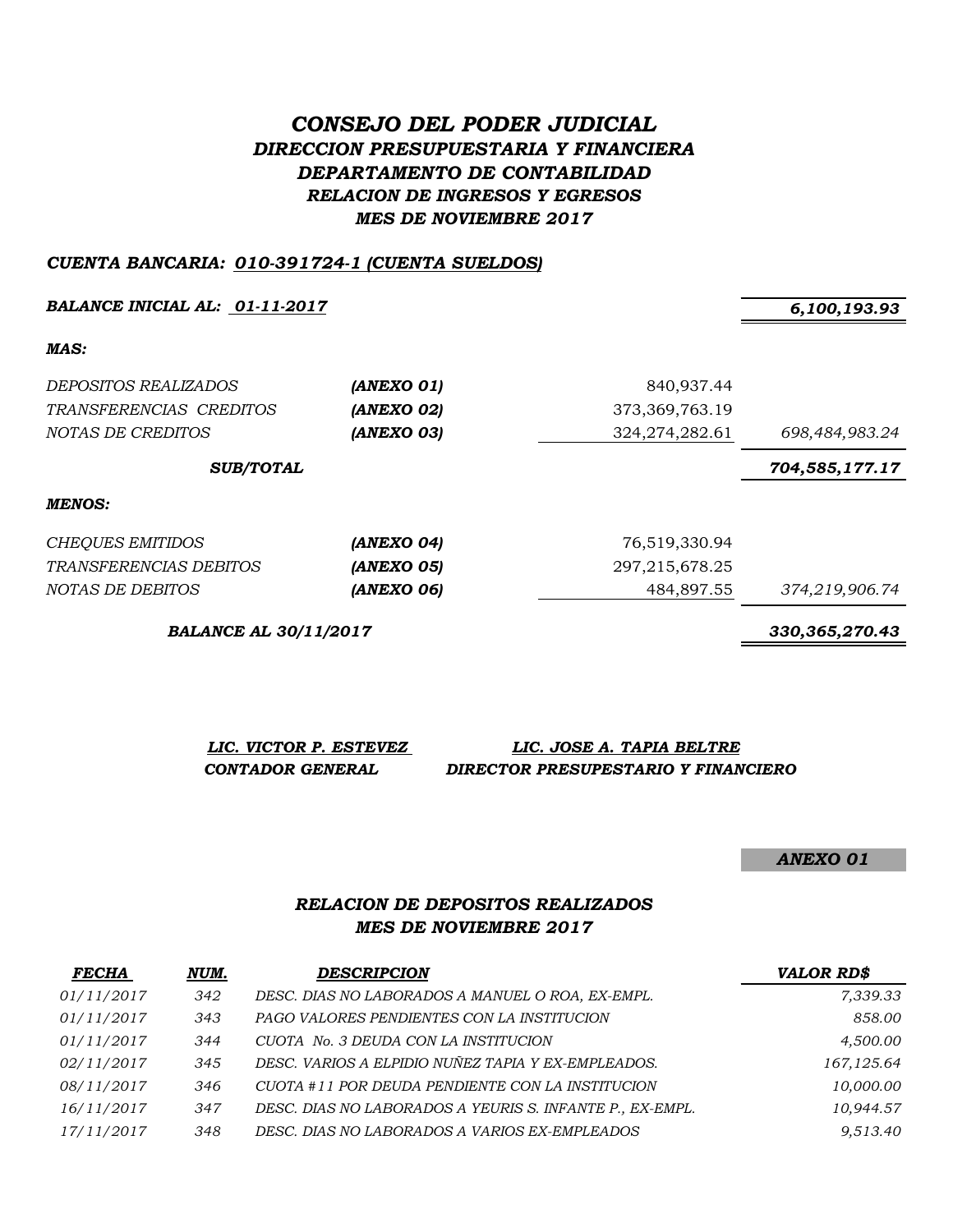|            |     | TOTAL RD\$                                           | 840,937.44 |
|------------|-----|------------------------------------------------------|------------|
| 29/11/2017 | 354 | DESC. VARIOS E EMPLEADOS Y EXEMPLEADOS               | 504.240.36 |
| 28/11/2017 | 353 | DEVOL. APORTE EMPL. SALIENTE ALEXANDER DE JS. BLANCO | 2,004.03   |
| 27/11/2017 | 352 | PAGO VALORES PENDIENTES CON LA INSTITUCION           | 23,862.00  |
| 27/11/2017 | 351 | COMPROBANTE NO.171113002410020305, D/F13/11/2017     | 56,500.00  |
| 23/11/2017 | 350 | DESC. DIAS NO LABORADOS A VARIOS EX-EMPLEADOS        | 29,996.99  |
| 22/11/2017 | 349 | DESC. DIAS NO LABORADOS A VARIOS EX-EMPLEADOS        | 14,053.12  |

#### *ANEXO 02*

### *RELACION DE TRANSFERENCIAS CREDITOS MES DE NOVIEMBRE 2017*

| <b>FECHA</b>      | NUM. | <b>DESCRIPCION</b>                                 | <b>VALOR RD\$</b> |
|-------------------|------|----------------------------------------------------|-------------------|
| 14/11/2017        | 119  | TRANSF. DE FONDOSS REEMB. SUELDOS EMPL. COOPNASEJU | 142,820.26        |
| <i>20/11/2017</i> | 120  | TRANSF. DE FONDOSS DESDE LA CTA. OPERACIONES       | 373,070,202.67    |
| 17/11/2017        | 121  | TRANSF. DE FONDOSS DESDE LA CTA. PUBLICACIONES     | 13,920.00         |
| <i>30/11/2017</i> | 122  | TRANSF. DE FONDOSS REEMB. SUELDOS EMPL. COOPNASEJU | 142,820.26        |
|                   |      | TOTAL RD\$                                         | 373,369,763.19    |

*ANEXO 03*

# *RELACION NOTAS DE CREDITOS MES DE NOVIEMBRE 2017*

| <b>FECHA</b> | NUM. | DESCRIPCION                                        | <b>VALOR RD\$</b> |
|--------------|------|----------------------------------------------------|-------------------|
| 01/11/2017   | 920  | REINTEGRO CHO113391                                | 16,722.04         |
| 30/11/2017   | 922  | REINTEGRO POR CADUCIDAD CHO108467.                 | 6,018.18          |
| 30/11/2017   | 923  | EMPLEADOS EXCLUIDOS DE LA NOMINA ELECTRONICA.      | 652,328.03        |
| 24/11/2017   | 924  | REINTEGRO CHQ113256                                | 6,018.18          |
| 24/11/2017   | 925  | REINTEGRO CHQ113369                                | 12,471.36         |
| 30/11/2017   | 926  | MILITARES EXCLUIDOS EN LA NOMINA ELECTRONICA.      | 452,560.01        |
| 29/11/2017   | 927  | REINTEGRO CHQ110304                                | 6,018.18          |
| 29/11/2017   | 928  | REINTEGRO CHO110269                                | 6,018.18          |
| 29/11/2017   | 929  | REINTEGRO CHO110267                                | 6,018.18          |
| 30/11/2017   | 930  | REINTEGRO CHQ114032                                | 7,933.33          |
| 30/11/2017   | 931  | REINTEGRO CHO114033                                | 11,400.00         |
| 30/11/2017   | 932  | REINTEGRO CHO114034                                | 2,133.33          |
| 30/11/2017   | 933  | REINTEGRO CHQ114040                                | 2,133.33          |
| 30/11/2017   | 934  | CANCELACION DE CERTIFICADO FINANCIERO              | 323,086,510.20    |
| 30/11/2017   | 22   | CHQ113628, PAGADO POR EL BANCO POR UN VALOR MENOR. | 0.08              |
|              |      | TOTAL RD\$                                         | 324,274,282.61    |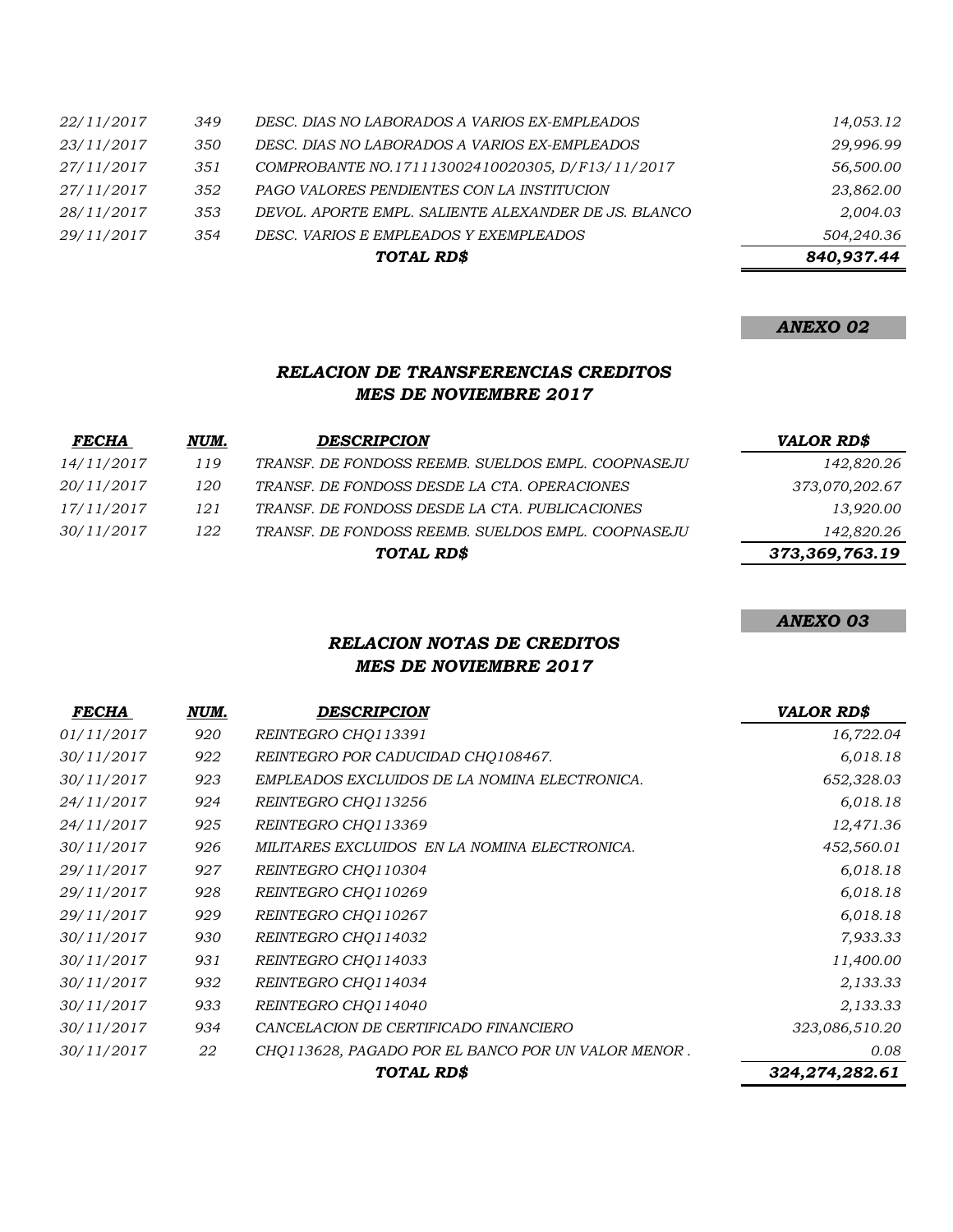#### *ANEXO 04*

# *RELACION DE CHEQUES EMITIDOS MES DE NOVIEMBRE 2017*

| <b>FECHA</b> | NUM.   | <b>BENEFICIARIO</b>              | <b>VALOR RD\$</b> |
|--------------|--------|----------------------------------|-------------------|
| 15/11/2017   | 113559 | EUDOCIO FERRERAS MEDINA          | 61,182.72         |
| 15/11/2017   | 113560 | ADALGISA M. TEJADA DE AZA        | 51,840.00         |
| 15/11/2017   | 113561 | NELSON B. DE LA ROSA PAULINO     | 65,261.54         |
| 15/11/2017   | 113562 | BENITO DE LA ROSA PEREZ          | 4,078.80          |
| 15/11/2017   | 113563 | ELLIN J. CORDERO TEJADA          | 48,946.16         |
| 15/11/2017   | 113564 | MEDARDO ANT. RINCON MARTINEZ     | 26,529.30         |
| 15/11/2017   | 113565 | BADIA A. WEHBE GUZMAN            | 53,025.05         |
| 15/11/2017   | 113566 | ROSA E. ALMONTE R. DE VENTURA    | 8,157.60          |
| 15/11/2017   | 113567 | JESUS D. MORLA CORNIELL          | 2,691.90          |
| 15/11/2017   | 113568 | WANDA Y. VARGAS PERALTA          | 35,870.40         |
| 15/11/2017   | 113569 | FRANCIA Y. CLASE CLASE           | 48,946.71         |
| 15/11/2017   | 113570 | JOSELYN A. MATEO SALCIE          | 43,189.65         |
| 15/11/2017   | 113571 | LIDIA A. PUIG FRANCISCO          | 148,061.70        |
| 15/11/2017   | 113572 | JACKELINE DE JS. TORIBIO FORTUNA | 4,078.80          |
| 15/11/2017   | 113573 | YOKARY I. GAUTREAUX DE LA CRUZ   | 20,394.00         |
| 15/11/2017   | 113574 | CARMEN CRUZ                      | 28,551.60         |
| 15/11/2017   | 113575 | JOSE N. ESTEVEZ RODRIGUEZ        | 26,325.99         |
| 15/11/2017   | 113576 | DENNIS M. PEREZ GUZMAN           | 57,103.92         |
| 15/11/2017   | 113577 | BRACILIA DEL C. CORTES RAPOSO    | 47,559.60         |
| 15/11/2017   | 113578 | CESAR E. CABRAL ORTIZ            | 6,480.00          |
| 15/11/2017   | 113579 | VALENTINA A. MATOS DE LOS SANTOS | 77,497.74         |
| 15/11/2017   | 113580 | MIGUEL VALDEZ PEREZ              | 57,103.94         |
| 15/11/2017   | 113581 | YESENIA MA. GARCIA DE LEON       | 28,551.60         |
| 15/11/2017   | 113582 | WILSON J. SIERRA FERRERAS        | 61,182.74         |
| 15/11/2017   | 113583 | CARMEN M. ALONZO MARTE           | 51,840.00         |
| 15/11/2017   | 113584 | SANDRA E. SORIANO SEVERINO       | 20,394.27         |
| 15/11/2017   | 113585 | MILTON C. MONTES POLANCO         | 16,315.38         |
| 15/11/2017   | 113586 | MIGUEL A. PEREZ MENDEZ           | 57,103.92         |
| 15/11/2017   | 113587 | PASCUALA ZAPATA SANCHEZ          | 4,078.80          |
| 15/11/2017   | 113588 | LUISA I. MATOS SAMBOY            | 57,103.94         |
| 15/11/2017   | 113589 | MARIA E. ESTEVEZ MEJIA           | 97,200.00         |
| 15/11/2017   | 113590 | DOMINGA T. MORILLO MONTERO       | 4,078.89          |
| 15/11/2017   | 113591 | YIRALDY ALT. HERNANDEZ GONZALEZ  | 16,233.30         |
| 15/11/2017   | 113592 | OFELIA ALCANTARA GARCIA          | 4,078.80          |
| 15/11/2017   | 113593 | BRENDA M. VARGAS MARTE           | 17,620.20         |
| 15/11/2017   | 113594 | AMARILIS GRULLON REYNOSO         | 24,472.80         |
| 15/11/2017   | 113595 | ARISLEIDY BURGOS POLANCO         | 21,617.10         |
| 15/11/2017   | 113596 | SENIA MONTERO ALVAREZ            | 20,394.00         |
| 15/11/2017   | 113597 | PEDRO ANT. ORTEGA GRULLON        | 8,157.60          |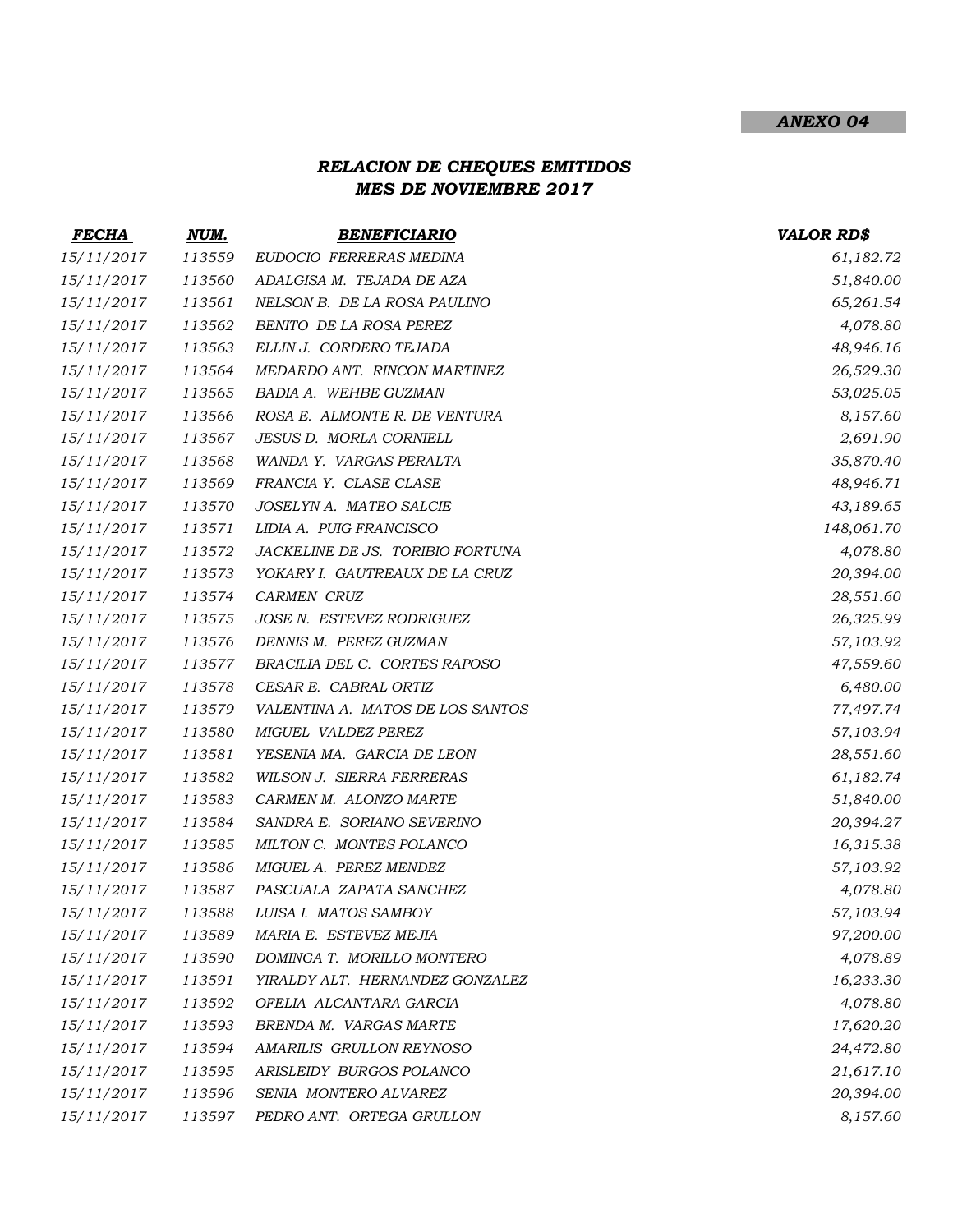| 15/11/2017 | 113598 | NIWLKA R. GIL ROSARIO                | 6,768.33   |
|------------|--------|--------------------------------------|------------|
| 15/11/2017 | 113599 | EUDRY E. ORTIZ NUNEZ                 | 7,945.93   |
| 15/11/2017 | 113600 | YUDISSA MA. BUSTAMANTE               | 7,430.73   |
| 15/11/2017 | 113601 | ARLENY A. CRUZ MELO                  | 7,430.73   |
| 15/11/2017 | 113602 | CANDILEISIS PERALTA VASQUEZ          | 8,044.33   |
| 15/11/2017 | 113603 | KEIDERLING DE JS. ESTEVEZ ESTEVEZ    | 7,467.53   |
| 15/11/2017 | 113604 | BETHANIA M. PAULINO MARTE            | 7,271.53   |
| 15/11/2017 | 113605 | YULENNY A. SOLANO FORTUNA            | 7,320.33   |
| 15/11/2017 | 113606 | ANYELYS M. PEREZ MERCEDES            | 7,393.93   |
| 15/11/2017 | 113607 | CENEUDY RECIO HERRERA                | 9,179.83   |
| 15/11/2017 | 113608 | KATHERINE J. MARTINEZ GUARTATANGA    | 0.00       |
| 15/11/2017 | 113609 | ROXANNA J. RODRIGUEZ RUIZ            | 11,691.43  |
| 15/11/2017 | 113610 | LEONARDO MARQUEZ GONZALEZ            | 8,237.53   |
| 15/11/2017 | 113611 | ROSANNY VARGAS SANCHEZ               | 8,237.53   |
| 15/11/2017 | 113612 | STEPHANY V. LORENZO VILLAR           | 9,493.83   |
| 15/11/2017 | 113613 | ROSY E. MARTE TAVERAS                | 8,314.81   |
| 15/11/2017 | 113614 | LUZ Z. CONCE OLIVARES                | 7,725.13   |
| 15/11/2017 | 113615 | KATHERINE DEL C. MATEO HERNANDEZ     | 7,252.00   |
| 15/11/2017 | 113616 | ANAMAXI RONDON SALDANA               | 6,022.00   |
| 15/11/2017 | 113617 | YODI KINGSLEY                        | 0.00       |
| 15/11/2017 | 113618 | ESTEFANI L. CRUZ PICHARDO            | 6,362.48   |
| 15/11/2017 | 113619 | MARLENE Y. GONZALEZ MEDINA           | 16,809.00  |
| 15/11/2017 | 113620 | YEURIS S. INFANTE PEREZ              | 4,913.88   |
| 15/11/2017 | 113621 | ROSANNA L. ALBERTO PEREZ             | 4,206.65   |
| 15/11/2017 | 113622 | CONSEJO DEL PODER JUDICIAL           | 10,944.57  |
| 15/11/2017 | 113623 | CONSEJO DEL PODER JUDICIAL           | 3,500.00   |
| 15/11/2017 | 113624 | COOPNASEJU                           | 14,099.88  |
| 15/11/2017 | 113625 | ANYELI M. ZAPATA MONCION             | 6,288.00   |
| 15/11/2017 | 113626 | JOHANNY E. TEJEDA PAIN               | 9,480.60   |
| 15/11/2017 | 113627 | SHARLENNI ORTIZ DE LA ROSA           | 9,664.60   |
| 15/11/2017 | 113628 | LAURA M. MONTERO LARA                | 21,663.38  |
| 15/11/2017 | 113629 | STEFANY P. GARCIA JEREZ              | 7,802.00   |
| 15/11/2017 | 113630 | KATHERINE S. CARRENO GONZALEZ        | 6,665.50   |
| 15/11/2017 | 113631 | MARIA DEL C. FLORENTINO CARO         | 6,734.50   |
| 15/11/2017 | 113632 | MAXIMO E. FLORIAN TERRERO            | 6,952.33   |
| 15/11/2017 | 113633 | YEANNY M. CASTILLO VIDAL             | 6,375.33   |
| 15/11/2017 | 113634 | MARINA CONTRERAS MORALES             | 6,952.33   |
| 15/11/2017 | 113635 | KATHERINE J. MARTINEZ DE GUARTATANGA | 9,209.60   |
| 15/11/2017 | 113636 | YORDI KINGSLEY                       | 9,449.83   |
| 16/11/2017 | 113637 | ARISTIDES R. RUBIO ORTIZ             | 88,138.68  |
| 16/11/2017 | 113638 | DANIEL S. LOZANO MALDONADO           | 178,268.98 |
| 16/11/2017 | 113639 | CARLOS A. VICTORINO GOMEZ            | 21,008.92  |
| 16/11/2017 | 113640 | MARIA A. MUNOZ PADILLA               | 17,011.67  |
| 16/11/2017 | 113641 | ARIANNY ORTEGA CRISOSTOMO            | 9,030.20   |
| 16/11/2017 | 113642 | LLASMIL GOMEZ LOPEZ                  | 9,209.60   |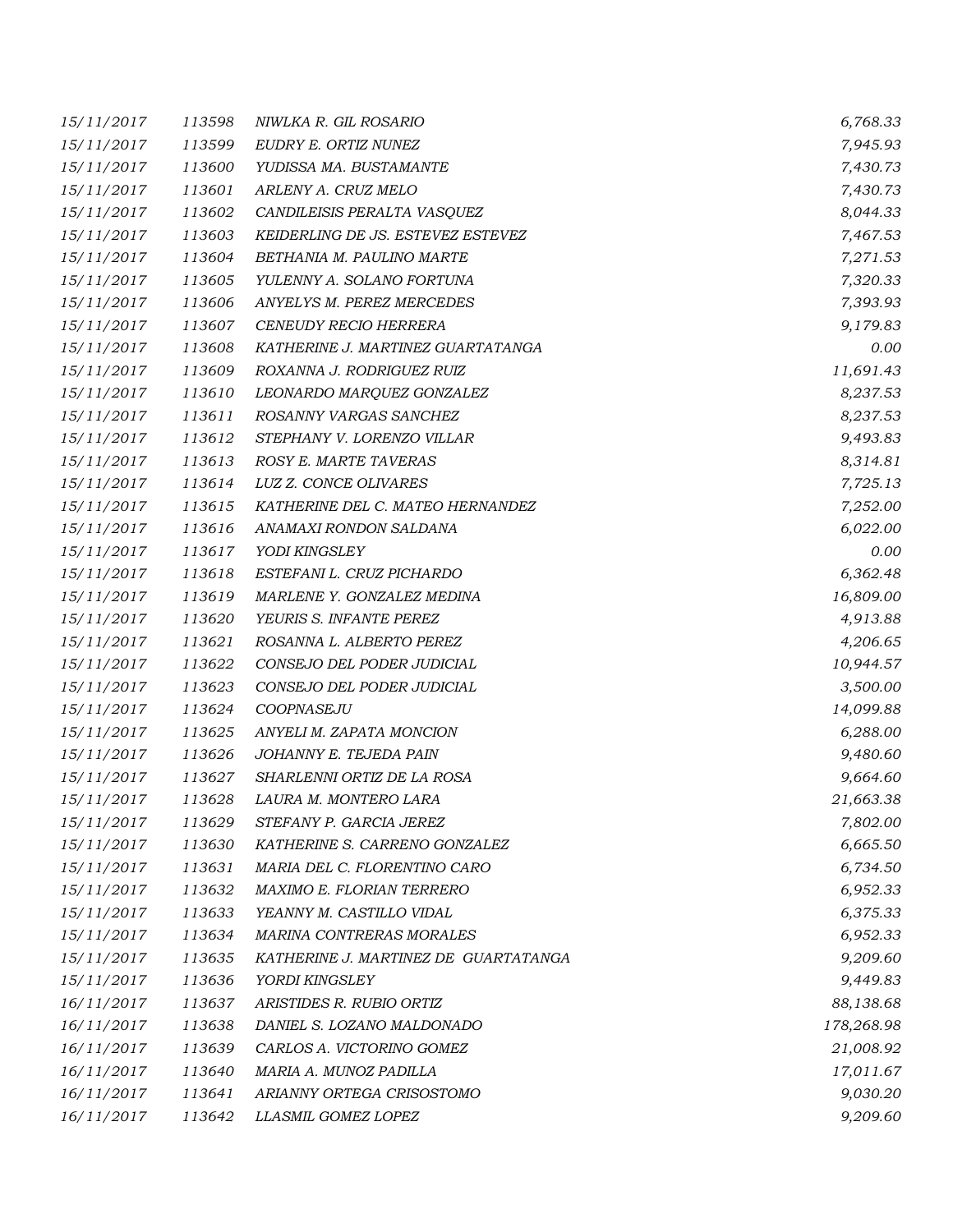| 16/11/2017 | 113643 | RAQUEL CONTRERAS JEREZ            | 8,855.77   |
|------------|--------|-----------------------------------|------------|
| 16/11/2017 | 113644 | CARLOS J. PERDOMO MUNOZ           | 8,855.77   |
| 16/11/2017 | 113645 | CAROLINA REYES PAULINO            | 9,209.60   |
| 16/11/2017 | 113646 | COOPNASEJU                        | 18,562.30  |
| 16/11/2017 | 113647 | CONSEJO DEL PODER JUDICIAL        | 9,513.40   |
| 16/11/2017 | 113648 | CONSEJO DEL PODER JUDICIAL        | 2,150.00   |
| 20/11/2017 | 113649 | CONSEJO DEL PODER JUDICIAL        | 28,000.00  |
| 20/11/2017 | 113650 | CIRO Y. PEREZ FIGUEREO            | 48,977.75  |
| 20/11/2017 | 113651 | JULIO C. HERNANDEZ JAVIER         | 49,704.13  |
| 20/11/2017 | 113652 | LENIN R. SOSA VASQUEZ             | 51,104.13  |
| 20/11/2017 | 113653 | ALEXIS VASQUEZ ROSADO             | 29,899.00  |
| 20/11/2017 | 113654 | ROBIN E. SANDOVAL FONTANA         | 51,104.13  |
| 20/11/2017 | 113655 | MANUEL DE JS. MATOS ESPINOSA      | 18,800.00  |
| 20/11/2017 | 113656 | WILBERTO JUBILEO MARTINEZ         | 19,675.00  |
| 20/11/2017 | 113657 | MELVIN C. DEL ORBE SANCHEZ        | 16,375.00  |
| 20/11/2017 | 113658 | JOSE ML. DE PADUA MORENO          | 16,375.00  |
| 20/11/2017 | 113659 | HUGO D. REYES PEREZ               | 17,250.00  |
| 20/11/2017 | 113660 | FAUSTO A. DUARTE BLANCO           | 18,125.00  |
| 20/11/2017 | 113661 | ETNOEL D. REYES                   | 30,774.00  |
| 20/11/2017 | 113662 | <b>JARLIN ANT. FRIAS FRIAS</b>    | 17,250.00  |
| 20/11/2017 | 113663 | YONATAN I. GARCIA PENA            | 17,250.00  |
| 20/11/2017 | 113664 | ESTEBAN LORENZO SEGURA DE LA CRUZ | 33,399.00  |
| 20/11/2017 | 113665 | MOISES GIL URENA                  | 17,925.00  |
| 20/11/2017 | 113666 | ANGEL G. ORTIZ GOMEZ              | 48,234.00  |
| 20/11/2017 | 113667 | VICTOR JULIO NOLASCO CONTRERAS    | 31,649.00  |
| 20/11/2017 | 113668 | WASCAR D. ARIAS TEJEDA            | 29,899.00  |
| 20/11/2017 | 113669 | COOPNASEJU                        | 57,594.73  |
| 20/11/2017 | 113670 | CONSEJO DEL PODER JUDICIAL        | 1,750.00   |
| 20/11/2017 | 113671 | CONSEJO DEL PODER JUDICIAL        | 14,053.12  |
| 20/11/2017 | 113672 | PEDRO DESIR RAMIREZ               | 20,511.88  |
| 20/11/2017 | 113673 | ANGELITA L. ALMONTE MEDRANO       | 8,126.77   |
| 20/11/2017 | 113674 | ADRYAN J. HOLGUIN                 | 11,132.17  |
| 20/11/2017 | 113675 | JOEL A. MARTINEZ CEDENO           | 19,740.50  |
| 20/11/2017 | 113676 | ALVARO J. CAAMANO DIAZ            | 47,652.53  |
| 20/11/2017 | 113677 | ROSA KELLY DE METIVIER            | 29,600.00  |
| 20/11/2017 | 113678 | <b>BIANKA M. ALMONTE PEARSON</b>  | 12,513.67  |
| 20/11/2017 | 113679 | ODE M. CANELA ALMONTE             | 5,676.67   |
| 20/11/2017 | 113680 | ERICKA C. VICIOSO MEDRANO         | 28,487.34  |
| 20/11/2017 | 113681 | MARIANO GERMAN MEJIA              | 296,917.14 |
| 20/11/2017 | 113682 | FRANCISCO ANT. JEREZ MENA         | 289,925.40 |
| 20/11/2017 | 113683 | JOSE A. CRUCETA ALMANZAR          | 282,804.00 |
| 20/11/2017 | 113684 | EDGARDO HERNANDEZ MEJIA           | 266,262.75 |
| 20/11/2017 | 113685 | ROBERT C. PLACENCIA ALVAREZ       | 286,362.75 |
| 20/11/2017 | 113686 | SARA I. HENRIQUEZ MARIN           | 231,608.25 |
| 20/11/2017 | 113687 | ARIEL A. VOLQUEZ MATOS            | 9,436.97   |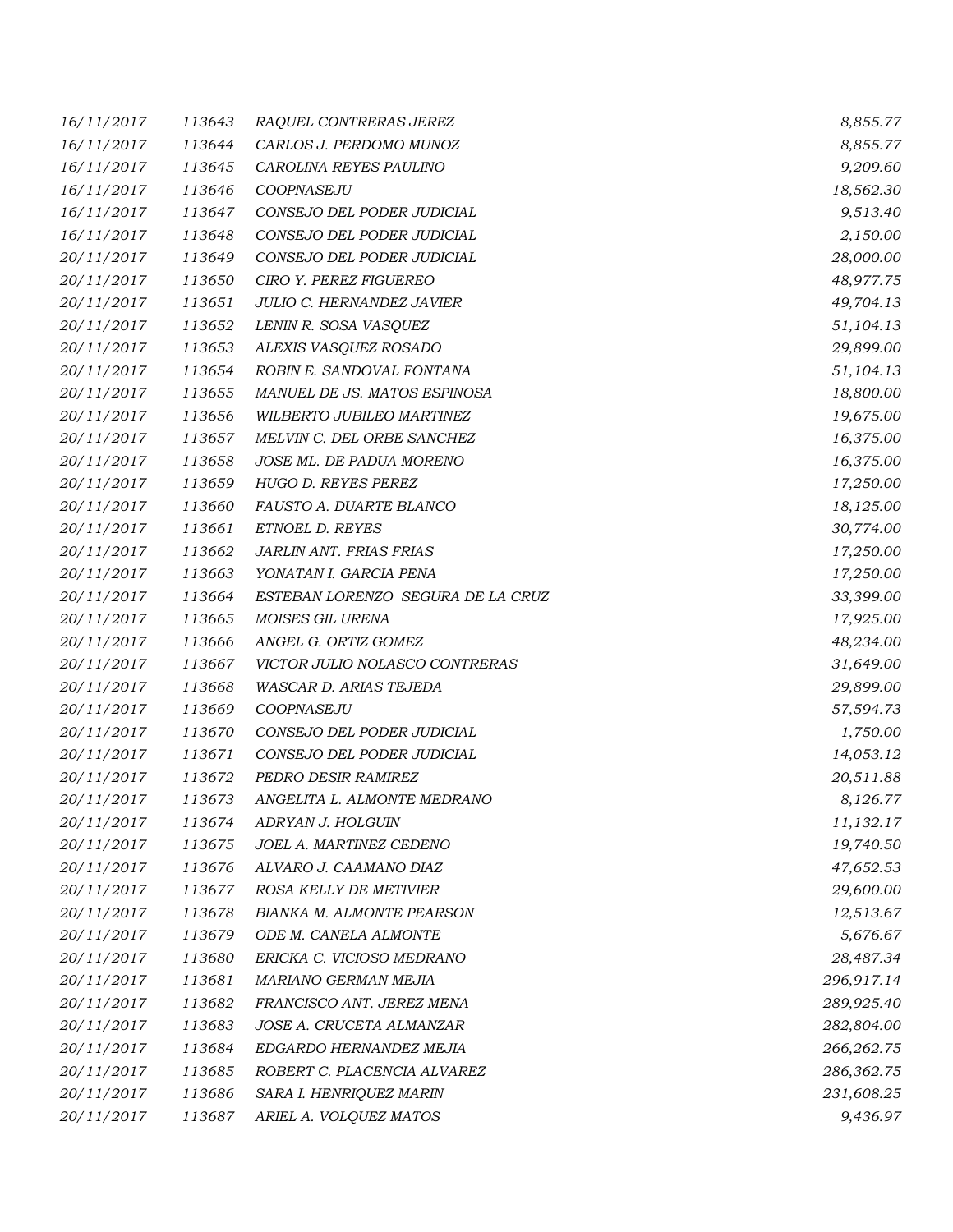| 20/11/2017 | 113688 | GLORIA A. QUERO CABRERA              | 8,667.32  |
|------------|--------|--------------------------------------|-----------|
| 20/11/2017 | 113689 | NORA A. SOSA MARTINEZ                | 7,363.48  |
| 20/11/2017 | 113690 | SONIA CORADIN                        | 6,018.18  |
| 20/11/2017 | 113691 | CARLOS FLORES DE JESUS               | 19,903.10 |
| 20/11/2017 | 113692 | LILIAN M. DIAZ GIL                   | 7,682.27  |
| 20/11/2017 | 113693 | LOURDES M. LORA MEJIA                | 24,152.04 |
| 20/11/2017 | 113694 | ROSA REYNOSO                         | 6,018.18  |
| 20/11/2017 | 113695 | SENOVIA ARIAS                        | 6,018.18  |
| 20/11/2017 | 113696 | RAMONA DIAZ                          | 6,018.18  |
| 20/11/2017 | 113697 | MARIA M. PIMENTEL FABIAN             | 6,018.18  |
| 20/11/2017 | 113698 | LUZ DEL C. MONTANO                   | 6,018.18  |
| 20/11/2017 | 113699 | ELIGIA DE LA CRUZ                    | 4,979.47  |
| 20/11/2017 | 113700 | OLGA M. ROSARIO V.                   | 3,577.72  |
| 20/11/2017 | 113701 | IRIS RODRIGUEZ P.                    | 6,018.18  |
| 20/11/2017 | 113702 | CARMEN POLANCO                       | 6,018.18  |
| 20/11/2017 | 113703 | ANA FCA. FELIZ SANCHEZ               | 6,018.18  |
| 20/11/2017 | 113704 | ALTAGRACIA A. RODRIGUEZ VICTORIA     | 6,018.18  |
| 20/11/2017 | 113705 | MILTA ANT. RODRIGUEZ SANTOS          | 6,018.18  |
| 20/11/2017 | 113706 | OLGA E. DIAZ DIAZ                    | 6,018.18  |
| 20/11/2017 | 113707 | JOSEFA R. BLANCO                     | 6,018.18  |
| 20/11/2017 | 113708 | MARIA DEL R. CUELLO PARADIS          | 18,053.92 |
| 20/11/2017 | 113709 | MELBA FCA. HENRIQUEZ GUZMAN          | 6,018.18  |
| 20/11/2017 | 113710 | ESTHER M. AMOR PEÑA                  | 6,018.18  |
| 20/11/2017 | 113711 | FRANCIA C. MARTINEZ DRULLARD         | 21,441.25 |
| 20/11/2017 | 113712 | AMELIA DEL ORBE PEÑA                 | 3,054.30  |
| 20/11/2017 | 113713 | <b>BIENVENIDA BELLIARD</b>           | 36,119.77 |
| 20/11/2017 | 113714 | PACO PEREZ REYES                     | 6,018.18  |
| 20/11/2017 | 113715 | ROSA J. DE LOS SANTOS G.             | 6,018.18  |
| 20/11/2017 | 113716 | CARMEN L. PERALTA CASTELLANOS        | 6,018.18  |
| 20/11/2017 | 113717 | FIDIAS GONZALEZ VICIOSO              | 5,418.18  |
| 20/11/2017 | 113718 | ISABEL E. DE LOS SANTOS GOMEZ        | 6,018.18  |
| 20/11/2017 | 113719 | LUIS E. MOREL POUERIE                | 36,642.28 |
| 20/11/2017 | 113720 | YOLANDA E. DE WINDT DE GAUTREAU      | 12,993.40 |
| 20/11/2017 | 113721 | SENAIDA A. ALVAREZ PEREZ             | 6,018.18  |
| 20/11/2017 | 113722 | YDALIA PORTORREAL                    | 6,018.18  |
| 20/11/2017 | 113723 | MARTA N. MONTAS RAMIREZ              | 4,787.18  |
| 20/11/2017 | 113724 | <b>HILDA CARRASCO PEREZ</b>          | 6,018.18  |
| 20/11/2017 | 113725 | LUZ M. DEL CARMEN RODRIGUEZ GAUTREAU | 6,018.18  |
| 20/11/2017 | 113726 | CRISTINO RODRIGUEZ                   | 6,018.18  |
| 20/11/2017 | 113727 | MAXIMO S. ROSARIO RODRIGUEZ          | 6,018.18  |
| 20/11/2017 | 113728 | RAFAEL CONTRERAS CONTRERAS           | 6,018.18  |
| 20/11/2017 | 113729 | VIRGINIA SUERO ESPINAL               | 3,003.36  |
| 20/11/2017 | 113730 | JOSEFA A. CUESTA DE MAÑON            | 6,929.81  |
| 20/11/2017 | 113731 | ANA M. BAUTISTA                      | 6,018.18  |
| 20/11/2017 | 113732 | MIRELLA DE LA ROSA DOMINGUEZ         | 6,018.18  |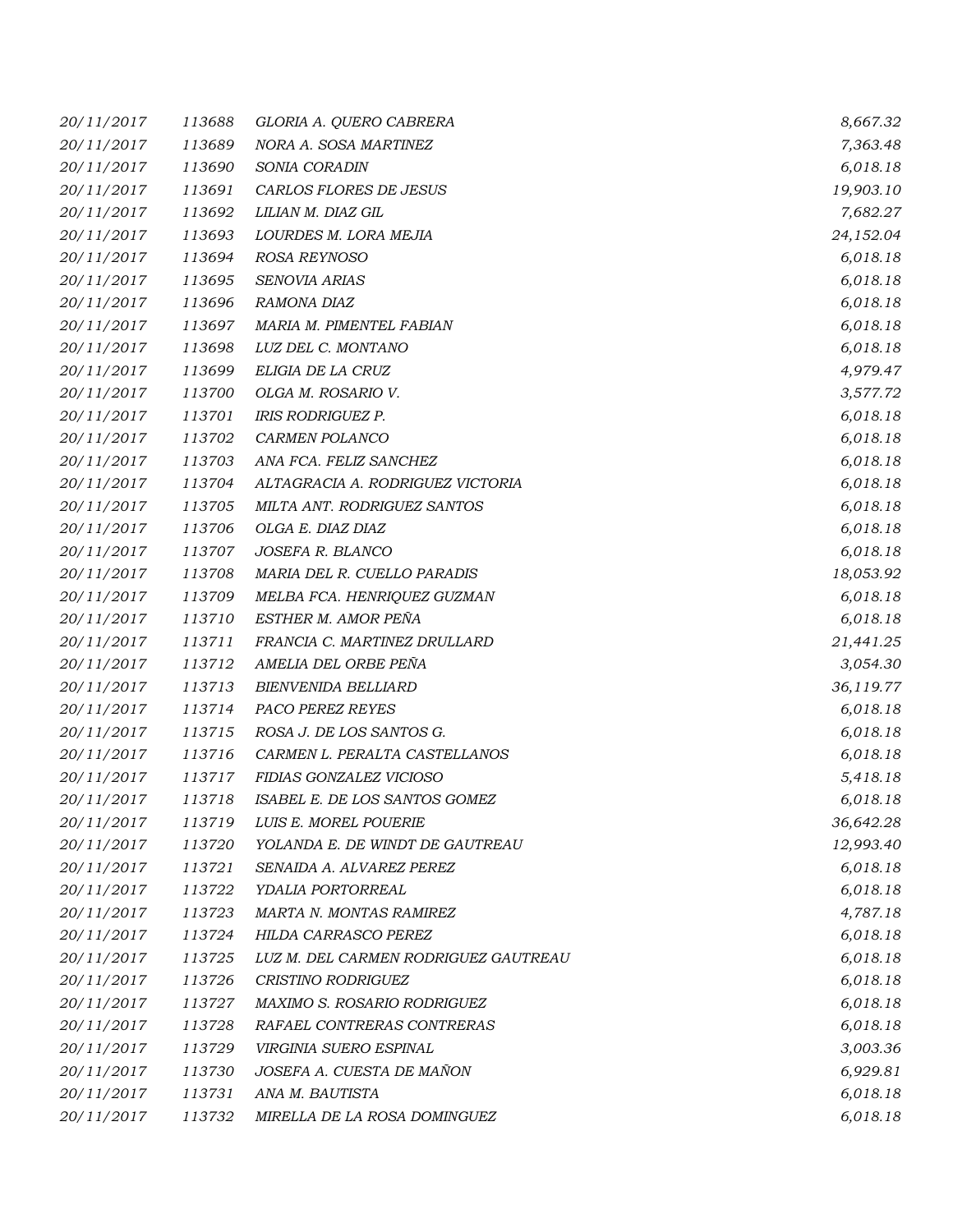| 20/11/2017 | 113733 | DORA H. STERLING VAZQUEZ             | 6,018.18  |
|------------|--------|--------------------------------------|-----------|
| 20/11/2017 | 113734 | JOSEFINA SUAZO ABREU                 | 32,621.32 |
| 20/11/2017 | 113735 | ALTAGRACIA A. GIL NOBLE              | 6,018.18  |
| 20/11/2017 | 113736 | RAFAELA DE JS. PEÑA LORA             | 2,983.72  |
| 20/11/2017 | 113737 | BRIGIDA FELIZ VDA. OZUNA             | 6,018.18  |
| 20/11/2017 | 113738 | <b>LEON FLORES</b>                   | 32,440.83 |
| 20/11/2017 | 113739 | MARIA A. PAULINO MARTE               | 6,018.18  |
| 20/11/2017 | 113740 | CESAR A. VALLEJO NICOLAS             | 5,418.18  |
| 20/11/2017 | 113741 | LUCIA M. REYES PEREZ                 | 17,301.77 |
| 20/11/2017 | 113742 | <b>MERCEDES HIRALDO</b>              | 6,018.18  |
| 20/11/2017 | 113743 | RAMONA FLORES DE MATOS               | 5,143.18  |
| 20/11/2017 | 113744 | ELOISA NUÑEZ DE GONZALEZ             | 11,519.20 |
| 20/11/2017 | 113745 | MIREYA CAPELLAN A.                   | 6,018.18  |
| 20/11/2017 | 113746 | LUZ DEL C. SANCHEZ CALDERON          | 6,018.18  |
| 20/11/2017 | 113747 | <b>INES MDES. REYES CABRERA</b>      | 5,518.18  |
| 20/11/2017 | 113748 | SILVESTRE COCO                       | 5,718.18  |
| 20/11/2017 | 113749 | ELISA VIVIECA                        | 6,018.18  |
| 20/11/2017 | 113750 | TERESA MORA DE LA ROSA               | 6,018.18  |
| 20/11/2017 | 113751 | PEDRO A. FERNANDEZ SALCEDO           | 37,938.19 |
| 20/11/2017 | 113752 | RAFAEL A. RODRIGUEZ GONZALEZ         | 27,900.61 |
| 20/11/2017 | 113753 | AFRICA E. SANTOS GUZMAN              | 6,018.18  |
| 20/11/2017 | 113754 | MILEDYS S. SOSA R.                   | 27,533.27 |
| 20/11/2017 | 113755 | MARCIANA ALT. RAMIREZ CORONA         | 17,904.96 |
| 20/11/2017 | 113756 | DAYSI R. VASQUEZ CRUZ                | 6,018.18  |
| 20/11/2017 | 113757 | CARMEN DE LOS A. LUCIANO GARCIA      | 4,019.64  |
| 20/11/2017 | 113758 | NEREYDA E. JAQUEZ LOZANO             | 6,018.18  |
| 20/11/2017 | 113759 | CARMEN L. SANTOS PIMENTEL            | 6,018.18  |
| 20/11/2017 | 113760 | AMERICA G. ESPINAL HUED              | 6,018.18  |
| 20/11/2017 | 113761 | RAMON ANT. CARABALLO ABREU           | 6,018.18  |
| 20/11/2017 | 113762 | CARLOS D. GARCIA GARCIA              | 6,018.18  |
| 20/11/2017 | 113763 | <b>DULCE M. ESTEVEZ</b>              | 6,018.18  |
| 20/11/2017 | 113764 | MARIA DE LA C. CANELA CANELA         | 5,418.18  |
| 20/11/2017 | 113765 | FRANCISCO J. NUÑEZ GOMEZ             | 37,742.61 |
| 20/11/2017 | 113766 | MARIA G. DALMASI LORA                | 6,018.18  |
| 20/11/2017 | 113767 | CARMEN L. EDUARDO ICIANO             | 6,018.18  |
| 20/11/2017 | 113768 | CARMEN Y. COSME GUTIERREZ            | 3,498.67  |
| 20/11/2017 | 113769 | FRANCISCA R. PEREZ PEÑA              | 6,018.18  |
| 20/11/2017 | 113770 | ADRIANO GONZALEZ PANTALEON           | 4,587.57  |
| 20/11/2017 | 113771 | ANA J. LOPEZ GERMOSEN                | 6,018.18  |
| 20/11/2017 | 113772 | ROSAURA JULIA JIMENEZ DAJER DE LOPEZ | 26,372.75 |
| 20/11/2017 | 113773 | RAMONA DE JESUS ROSARIO              | 6,018.18  |
| 20/11/2017 | 113774 | MARIA A. CASTRO AGRAMONTE            | 6,018.18  |
| 20/11/2017 | 113775 | AGUSTINA MARTE                       | 3,222.00  |
| 20/11/2017 | 113776 | EURIPIDES A. GARCIA GARCIA           | 36,436.81 |
| 20/11/2017 | 113777 | GENOVEVA I. ROSARIO                  | 6,018.18  |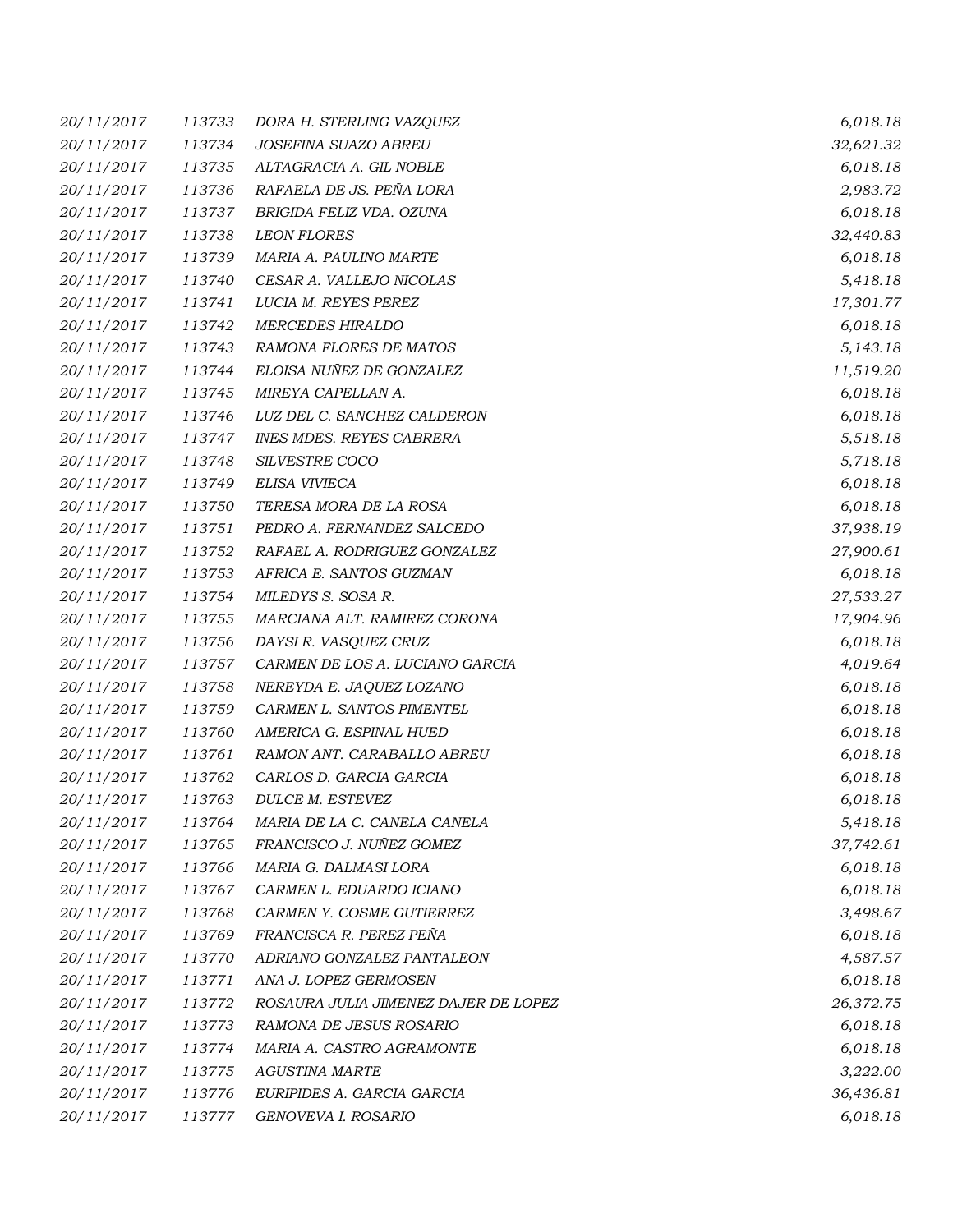| 20/11/2017 | 113778 | MARIA A. HONRADO BADIA         | 6,018.18  |
|------------|--------|--------------------------------|-----------|
| 20/11/2017 | 113779 | MARIA ALT. RAMOS GARCIA        | 6,018.18  |
| 20/11/2017 | 113780 | JUAN ANT. SANCHEZ VILLA        | 3,767.12  |
| 20/11/2017 | 113781 | RAMONA JIMENEZ LIZARDO         | 6,018.18  |
| 20/11/2017 | 113782 | JOSEFA ALT. MEJIA MIESES       | 6,018.18  |
| 20/11/2017 | 113783 | ROSA PAREDES GARCIA            | 6,018.18  |
| 20/11/2017 | 113784 | <b>GUARIONEX BRITO TAVERAS</b> | 6,018.18  |
| 20/11/2017 | 113785 | PEDRO HERNANDEZ CRUCEY         | 6,018.18  |
| 20/11/2017 | 113786 | JUANA TRAVIESO VASQUEZ         | 6,018.18  |
| 20/11/2017 | 113787 | JUAN SEBASTIAN RODRIGUEZ       | 6,018.18  |
| 20/11/2017 | 113788 | AMELIA VALDEZ M.               | 6,018.18  |
| 20/11/2017 | 113789 | VALENTIN SUAREZ G.             | 6,018.18  |
| 20/11/2017 | 113790 | CAROLINA A. VICTORIA           | 6,018.18  |
| 20/11/2017 | 113791 | FRANCISCA A. TEJADA            | 6,018.18  |
| 20/11/2017 | 113792 | LOURDES M. NUÑEZ ROSARIO       | 6,018.18  |
| 20/11/2017 | 113793 | JOSE P. FLORES M.              | 9,861.46  |
| 20/11/2017 | 113794 | GREGORIO ARIAS CARRASCO        | 21,709.26 |
| 20/11/2017 | 113795 | DAVID A. FELIZ FELIZ           | 6,018.18  |
| 20/11/2017 | 113796 | MERCEDES SEGURA CUEVAS         | 2,997.94  |
| 20/11/2017 | 113797 | NERY MEDINA DIAZ               | 3,968.18  |
| 20/11/2017 | 113798 | MIGUELINA PEÑA MENDEZ          | 3,560.08  |
| 20/11/2017 | 113799 | DOMINGO GUZMAN MORETA FELIZ    | 3,009.09  |
| 20/11/2017 | 113800 | RICHARDIN DE J. DOTEL          | 7,490.44  |
| 20/11/2017 | 113801 | EUDES M. ENCARNACION FELIZ     | 6,018.18  |
| 20/11/2017 | 113802 | NEREIDA FLORIAN SANTANA        | 6,018.18  |
| 20/11/2017 | 113803 | SERGIO OLIVERO FELIZ           | 7,453.56  |
| 20/11/2017 | 113804 | ROSAURA FERRERAS FERRERAS      | 6,018.18  |
| 20/11/2017 | 113805 | NURIS M. NOVAS MATOS           | 3,356.15  |
| 20/11/2017 | 113806 | <b>MIGUEL MEDINA PEREZ</b>     | 12,252.15 |
| 20/11/2017 | 113807 | LIVIO G. RIVAS                 | 6,018.18  |
| 20/11/2017 | 113808 | <b>BIENVENIDA VELOZ</b>        | 6,018.18  |
| 20/11/2017 | 113809 | EUGENIA PEREZ SANTANA          | 5,592.46  |
| 20/11/2017 | 113810 | PEDRO REYES MEDINA             | 5,718.18  |
| 20/11/2017 | 113811 | FELICIA CUEVAS CARVAJAL        | 3,696.13  |
| 20/11/2017 | 113812 | <b>JUSTO FERRERAS PEREZ</b>    | 6,018.18  |
| 20/11/2017 | 113813 | VICTOR R. CONCEPCION ROMERO    | 6,018.18  |
| 20/11/2017 | 113814 | ADELFA A. HERRERA TERRERO      | 6,018.18  |
| 20/11/2017 | 113815 | SENEO MONTERO MONTAS           | 3,753.86  |
| 20/11/2017 | 113816 | XIOMARA A. MONTERO JIMENEZ     | 5,534.11  |
| 20/11/2017 | 113817 | RAMON A. MORETA                | 5,618.18  |
| 20/11/2017 | 113818 | SIMONA FAMILIA ZABALA          | 2,971.74  |
| 20/11/2017 | 113819 | VENECIA RUIZ MATEO             | 5,518.18  |
| 20/11/2017 | 113820 | AUGUSTO E. OVIEDO PEÑA         | 7,123.54  |
| 20/11/2017 | 113821 | ANERTA ALT. RODRIGUEZ          | 32,683.32 |
| 20/11/2017 | 113822 | RAMON A. GUTIERREZ GARCIA      | 6,018.18  |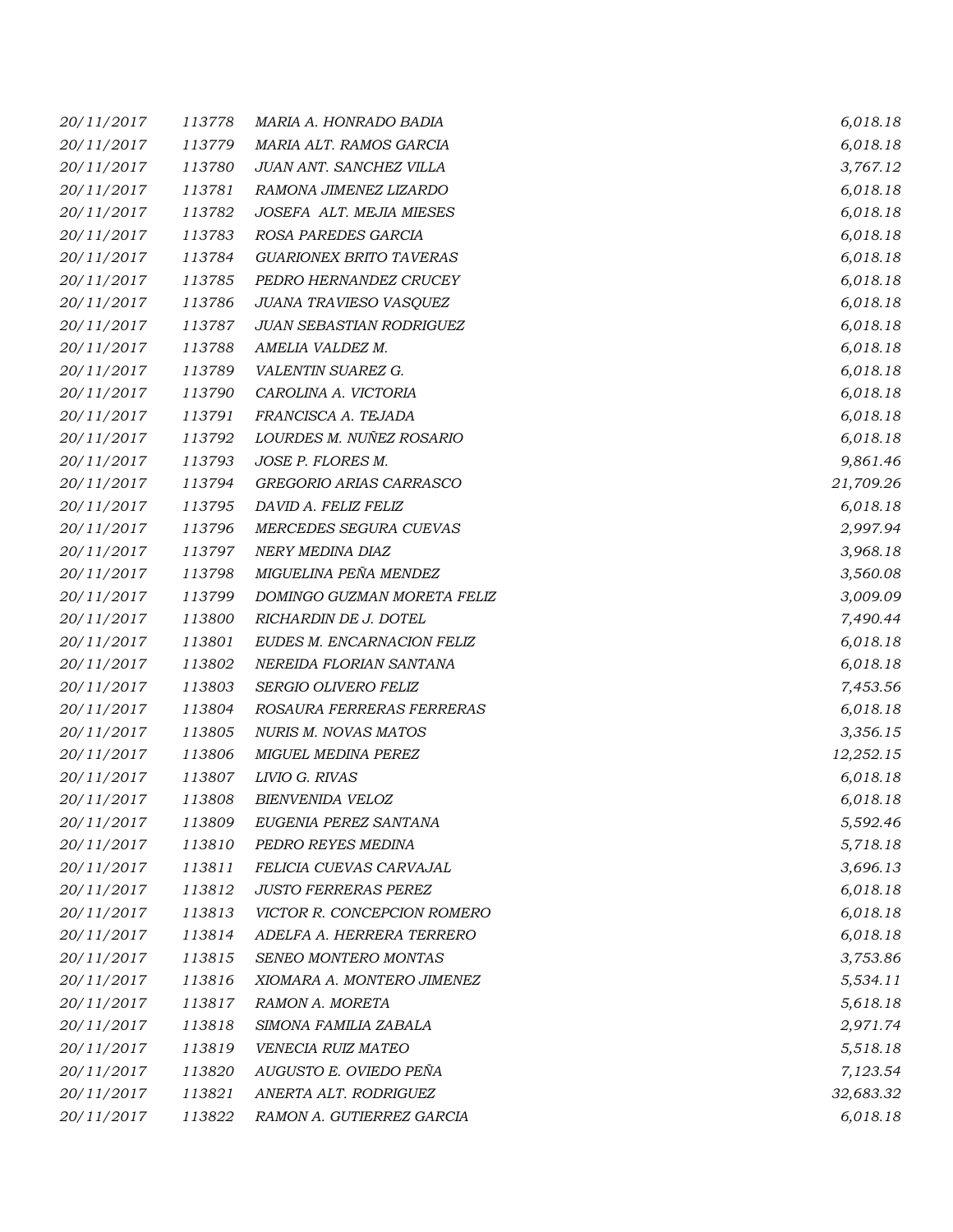| 20/11/2017 | 113823 | JUAN DE LA C. TEJEDA ACOSTA             | 10,020.54  |
|------------|--------|-----------------------------------------|------------|
| 20/11/2017 | 113824 | JUANA LUCIA A. SANCHEZ G.               | 6,018.18   |
| 20/11/2017 | 113825 | ANTHIA M. REYES JIMENEZ                 | 5,618.18   |
| 20/11/2017 | 113826 | MANUEL E. SOSA CRUZ                     | 5,518.18   |
| 20/11/2017 | 113827 | DANIEL MEDINA BELLIARD                  | 6,018.18   |
| 20/11/2017 | 113828 | LUCILA NUÑEZ CASTRO                     | 6,018.18   |
| 20/11/2017 | 113829 | ANA M. BAEZ ROSARIO                     | 6,018.18   |
| 20/11/2017 | 113830 | RAMONA REYES CARRASCO                   | 6,018.18   |
| 20/11/2017 | 113831 | ELBA H. VARGAS FRIAS                    | 6,018.18   |
| 20/11/2017 | 113832 | EVARISTO JIMENEZ FIGUEREO               | 10,720.63  |
| 20/11/2017 | 113833 | GUARINA E. MERCEDES HERNANDEZ FERDINARD | 6,018.18   |
| 20/11/2017 | 113834 | LUIS J. BOURGET FROMETA                 | 38,387.50  |
| 20/11/2017 | 113835 | RUTH MONTALVO FRANCISCO                 | 29,497.03  |
| 20/11/2017 | 113836 | ROSARIO N. ARIAS GERMAN                 | 6,018.18   |
| 20/11/2017 | 113837 | ELIDA E. SANCHEZ NINA                   | 16,855.44  |
| 20/11/2017 | 113838 | ENEIDA DOMINGUEZ                        | 6,018.18   |
| 20/11/2017 | 113839 | JOSEFINA GURIDIS POZO                   | 6,018.18   |
| 20/11/2017 | 113840 | ALTAGRACIA M. PLACENCIO FORTUNA         | 6,018.18   |
| 20/11/2017 | 113841 | ARGENTINA ORTIZ PERDOMO                 | 3,781.79   |
| 20/11/2017 | 113842 | CARMELA MATOS TEJEDA                    | 6,018.18   |
| 20/11/2017 | 113843 | MARIA SEVERINO DE LEON                  | 6,018.18   |
| 20/11/2017 | 113844 | JULIANA PINEDA                          | 6,018.18   |
| 20/11/2017 | 113845 | MARITZA MEJIA DUVERGE                   | 5,518.18   |
| 20/11/2017 | 113846 | <b>JOSEFA REYES APONTE</b>              | 6,018.18   |
| 20/11/2017 | 113847 | CARMEN MA. MORALES MORALES              | 5,518.18   |
| 20/11/2017 | 113848 | <b>JULIA ARRIAGA PONTIER</b>            | 6,018.18   |
| 20/11/2017 | 113849 | HILDA L. LAMARCHE UBIERA                | 3,159.48   |
| 20/11/2017 | 113850 | EDELMIRA RAMIREZ DE ESPINAL             | 6,018.18   |
| 20/11/2017 | 113851 | LUCINDA ESPINAL                         | 5,834.18   |
| 20/11/2017 | 113852 | CARMEN A. CASADO MARTINEZ               | 6,018.18   |
| 20/11/2017 | 113853 | <b>MELANIA BELEN</b>                    | 3,603.71   |
| 20/11/2017 | 113854 | MARINA VASQUEZ M.                       | 6,018.18   |
| 20/11/2017 | 113855 | JUANA JIMENEZ E.                        | 6,018.18   |
| 20/11/2017 | 113856 | MODESTO ANT. MARTINEZ MEJIA             | 183,416.67 |
| 22/11/2017 | 113857 | FELIX R. CUEVAS RUFINO                  | 1,003.03   |
| 22/11/2017 | 113858 | <b>JULIO H. HERRERA MATOS</b>           | 1,103.33   |
| 22/11/2017 | 113859 | MANUEL A. LEMONIER JIMENEZ              | 311.88     |
| 22/11/2017 | 113860 | INES JOSE G.                            | 922.18     |
| 22/11/2017 | 113861 | HEBIAN M. PEGUERO DE LOS S.             | 627.77     |
| 22/11/2017 | 113862 | WALKA D. BELLIARD ESTEVEZ               | 15,650.70  |
| 22/11/2017 | 113863 | RHAYSA MA. HERRERA G.                   | 20,621.63  |
| 22/11/2017 | 113864 | RAMON B. PAULINO N.                     | 23,131.42  |
| 22/11/2017 | 113865 | REBECA CHAO DE CARRASCO                 | 8,515.00   |
| 22/11/2017 | 113866 | <b>JESUS E. RODRIGUEZ S.</b>            | 20,297.85  |
| 22/11/2017 | 113867 | COOPNASEJU                              | 18,269.55  |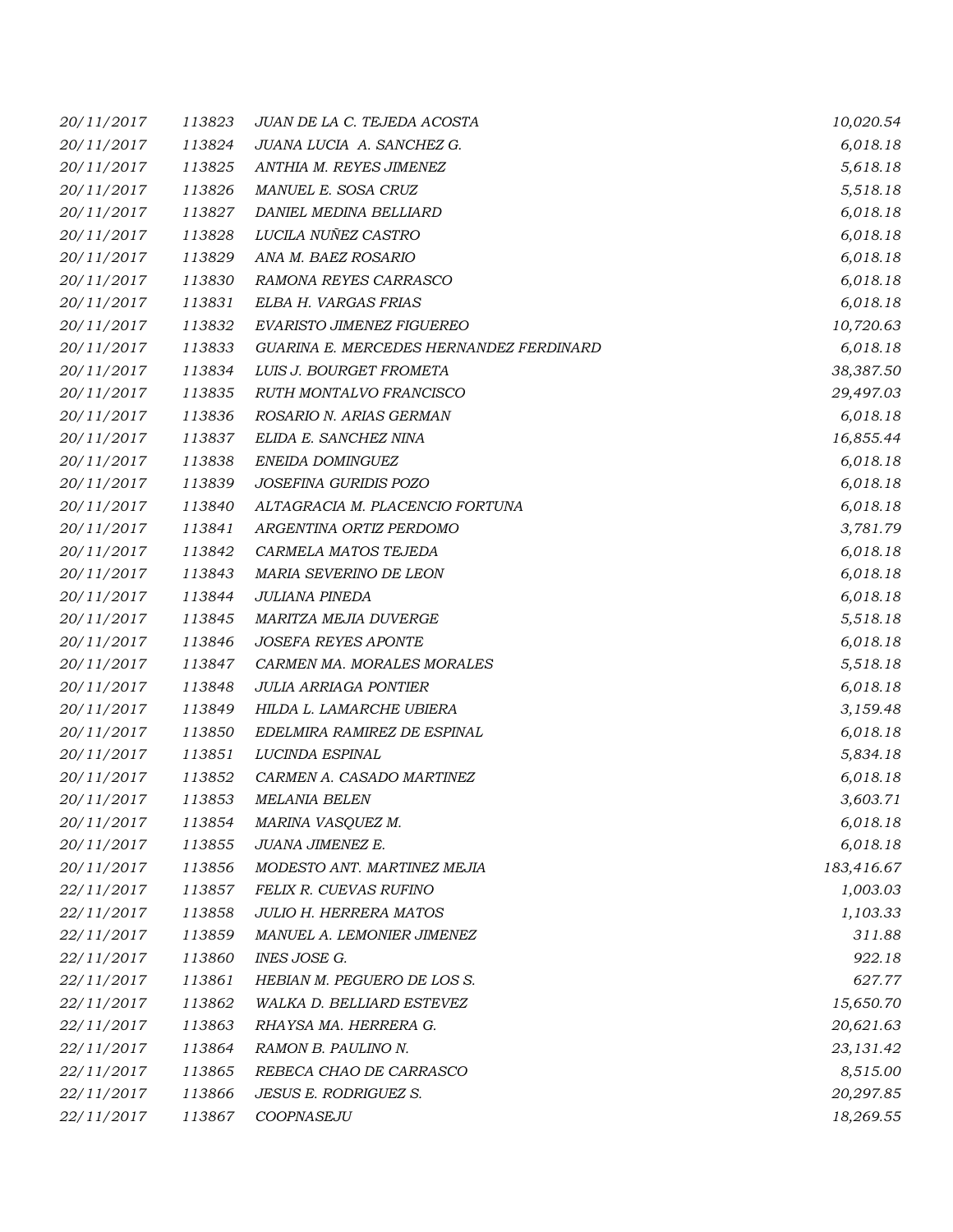| 22/11/2017 | 113868 | CONSEJO DEL PODER JUDICIAL        | 37,029.04  |
|------------|--------|-----------------------------------|------------|
| 22/11/2017 | 113869 | CONSEJO DEL PODER JUDICIAL        | 29,996.99  |
| 23/11/2017 | 113870 | JOYNER R. ORTIZ CASTELLANOS       | 33,932.10  |
| 23/11/2017 | 113871 | ADELA A. MONTILLA RAMIREZ         | 17,202.96  |
| 23/11/2017 | 113872 | ALAN R. ENCARNACION RAMON         | 1,109.87   |
| 23/11/2017 | 113873 | DIOMARIS MORENO VALDEZ            | 4,960.89   |
| 23/11/2017 | 113874 | FRANCIA Y. CLASE CLASE            | 40,788.92  |
| 23/11/2017 | 113875 | JUNIOR A. NICASIO GARCIA          | 2,774.66   |
| 23/11/2017 | 113876 | EDUARDO R. ESPINAL RODRIGUEZ      | 5,549.31   |
| 23/11/2017 | 113877 | MIGUELINA CRUZ PERALTA            | 3,884.51   |
| 23/11/2017 | 113878 | RONALDY DIAZ RODRIGUEZ            | 5,549.31   |
| 23/11/2017 | 113879 | ILCANIA Y. CABRERA CABRERA        | 22,503.39  |
| 23/11/2017 | 113880 | BERTA G. DE LOS M. GOMEZ GIL      | 12,960.00  |
| 23/11/2017 | 113881 | SENIA MONTERO ALVAREZ             | 16,315.56  |
| 23/11/2017 | 113882 | ELIZABETH MARTE LIRIO             | 48,600.00  |
| 23/11/2017 | 113883 | ANA R. DE LEON GUZMAN             | 48,600.00  |
| 23/11/2017 | 113884 | MIROBE M. DE LEÓN MARÍA           | 703.23     |
| 23/11/2017 | 113885 | LORENZO A. VARGAS CRUZ            | 103,680.00 |
| 23/11/2017 | 113886 | CESAR E. CABRAL ORTIZ             | 4,078.89   |
| 23/11/2017 | 113887 | ROSA M. ALMONTE FRANCISCO         | 48,600.00  |
| 23/11/2017 | 113888 | ALBANIA ALT. CONTRERAS SANCHEZ    | 97,200.00  |
| 23/11/2017 | 113889 | CAROLYN D. BONILLA ESPINO         | 7,032.31   |
| 23/11/2017 | 113890 | ADALGISA M. TEJADA DE AZA         | 48,600.00  |
| 23/11/2017 | 113891 | JUAN I. JIMENEZ CASTILLO          | 2,692.07   |
| 23/11/2017 | 113892 | CARMEN M. ALONZO MARTE            | 48,600.00  |
| 23/11/2017 | 113893 | FRANCISCO ALB. ANTIGUA PORTUHONDO | 48,600.00  |
| 23/11/2017 | 113894 | EUDOCIO FERRERAS MEDINA           | 4,078.89   |
| 23/11/2017 | 113895 | LELIS Y. GUEVARA MEDINA           | 77,498.95  |
| 23/11/2017 | 113896 | ROSARIO DEL C. CRUZ LANTIGUA      | 4,078.89   |
| 23/11/2017 | 113897 | <b>WILSON J. SIERRA FERRERAS</b>  | 4,078.89   |
| 23/11/2017 | 113898 | RUTH M. GONZALEZ DE LOS SANTOS    | 134,603.42 |
| 23/11/2017 | 113899 | ALFREDO GONZALEZ SANCHEZ          | 3,240.00   |
| 23/11/2017 | 113900 | DENNIS M. PEREZ GUZMAN            | 4,078.89   |
| 23/11/2017 | 113901 | ZORAIRA MARQUEZ MERAN             | 30,999.58  |
| 23/11/2017 | 113902 | SERVIO ANT. MONTILLA MONTILLA     | 8,157.78   |
| 23/11/2017 | 113903 | JAVIERCA ANT. GOMEZ               | 187,920.00 |
| 23/11/2017 | 113904 | ALEYDA FRANCO TEJADA              | 32,467.98  |
| 23/11/2017 | 113905 | RAMON ALB. ROMANO CONTRERAS       | 77,498.91  |
| 23/11/2017 | 113906 | TOMAS TAVERAS PEREZ               | 28,552.23  |
| 23/11/2017 | 113907 | EVELYN G. GARCIA VALDEZ           | 7,032.31   |
| 23/11/2017 | 113908 | SANTO A. CASILLA BAUTISTA         | 2,774.66   |
| 23/11/2017 | 113909 | VICTOR M. MOREL CARREÑO           | 2,774.66   |
| 23/11/2017 | 113910 | JOSE BDO. MERCEDES PEÑA           | 6,770.96   |
| 23/11/2017 | 113911 | EUGENIA A. MEDINA RODRIGUEZ       | 29,454.39  |
| 23/11/2017 | 113912 | ANDRES DIAZ DEL ROSARIO           | 4,078.89   |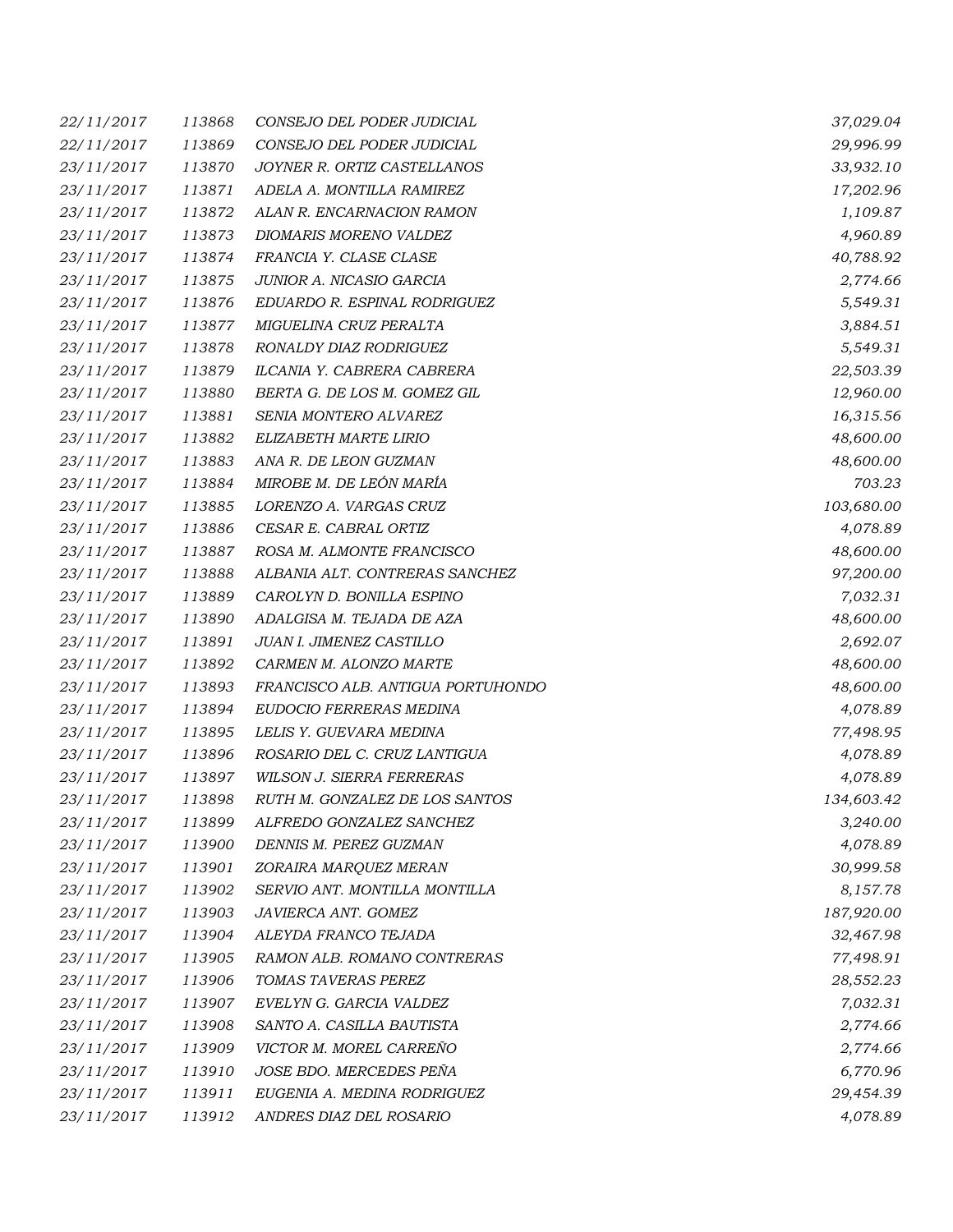| 23/11/2017 | 113913 | MABELYN F. BERNARD ORTIZ                 | 28,024.00     |
|------------|--------|------------------------------------------|---------------|
| 23/11/2017 | 113914 | <b>MARIELY BATISTA MONTERO</b>           | 28,024.00     |
| 23/11/2017 | 113915 | YESSENIA GARCIA RAMIREZ                  | 19,326.90     |
| 23/11/2017 | 113916 | VIRGINIA F. PERALTA HERRERA              | 13,460.35     |
| 23/11/2017 | 113917 | AMAURIS A. PEÑA GARCIA                   | 5,384.14      |
| 23/11/2017 | 113918 | JUAN L. AQUINO CORNIELES                 | 4,078.89      |
| 23/11/2017 | 113919 | ROSSEMARY HENRIQUEZ LEYBA                | 6,620.90      |
| 23/11/2017 | 113920 | ROBERT H. MEDRANO NOVAS                  | 51,557.20     |
| 24/11/2017 | 113921 | COLECTOR DE IMPUESTOS INTERNOS           | 8,319.49      |
| 24/11/2017 | 113922 | <b>INSTITUTO DE AUXILIOS Y VIVIENDAS</b> | 25.00         |
| 24/11/2017 | 113923 | FONDOS DE PENSIONES Y JUBILACIONES       | 49,680.00     |
| 24/11/2017 | 113924 | CONSEJO DEL PODER JUDICIAL               | 24,840.00     |
| 24/11/2017 | 113925 | <b>INSTITUTO DE AUXILIOS Y VIVIENDAS</b> | 75.00         |
| 24/11/2017 | 113926 | CONSEJO DEL PODER JUDICIAL               | 8,750.00      |
| 24/11/2017 | 113927 | FONDOS DE PENSIONES Y JUBILACIONES       | 18,969.60     |
| 24/11/2017 | 113928 | CONSEJO DEL PODER JUDICIAL               | 13,125.00     |
| 24/11/2017 | 113929 | CONSEJO DEL PODER JUDICIAL               | 11,908.80     |
| 24/11/2017 | 113930 | CANDIDO M. DISLA BELLIARD                | 170,076.36    |
| 24/11/2017 | 113931 | CONSEJO DEL PODER JUDICIAL               | 17,946.00     |
| 24/11/2017 | 113932 | COOPNASEJU                               | 21,237.64     |
| 27/11/2017 | 113933 | ADRIANA F. PEREZ MEJIA                   | 6,681.00      |
| 27/11/2017 | 113934 | <b>ISAMAR ZORRILLA CESPEDES</b>          | 6,681.00      |
| 27/11/2017 | 113935 | INMACULADA RAMIREZ MARTINEZ              | 6,681.00      |
| 27/11/2017 | 113936 | MIRIAM GARCIA DE CAMACHO                 | 5,502.00      |
| 27/11/2017 | 113937 | JOANNY GUZMAN REGALADO                   | 4,454.00      |
| 27/11/2017 | 113938 | KATERINE F. RIVERA CASTILLO              | 6,566.00      |
| 27/11/2017 | 113939 | ROSALBA ALT. TIBURCIO COLON              | 3,711.67      |
| 27/11/2017 | 113940 | LAURIELLE C. MERCEDES SANTANA            | 8,777.00      |
| 27/11/2017 | 113941 | DAYANNY Y. ROSARIO GARCIA                | 10,225.80     |
| 27/11/2017 | 113942 | NAYARA R. PEREZ SOTO                     | 13,264.67     |
| 27/11/2017 | 113943 | ANNY L. ROBLES CABA                      | 7,947.33      |
| 27/11/2017 | 113944 | ELIZABETH M. TORIBIO FERNANDEZ           | 8,650.00      |
| 27/11/2017 | 113945 | MIGUEL ANT. CASTILLO BERROA              | 8,034.67      |
| 29/11/2017 | 113946 | FONDOS DE PENSIONES Y JUBILACIONES       | 11,445,080.33 |
| 29/11/2017 | 113947 | INSTITUTO NACIONAL DE LA VIVIENDA        | 366.95        |
| 29/11/2017 | 113948 | DOMINGA REYNOSO MOLINA                   | 2,000.00      |
| 29/11/2017 | 113949 | EMMACULADA N. DEL ORBE PEREZ             | 4,000.00      |
| 29/11/2017 | 113950 | YAHAIRA ALT. RAMOS QUEZADA               | 3,000.00      |
| 29/11/2017 | 113951 | YANIA MARMOL PUELLO                      | 2,000.00      |
| 29/11/2017 | 113952 | JOHANNA MARTINEZ BATISTA                 | 2,000.00      |
| 29/11/2017 | 113953 | JOSEFINA MERCEDES REYES ESPINAL          | 3,000.00      |
| 29/11/2017 | 113954 | INSTITUTO DE AUXILIOS Y VIVIENDA         | 1,873.69      |
| 29/11/2017 | 113955 | FUNDACION DE CREDITO EDUCATIVO           | 468,135.16    |
| 29/11/2017 | 113956 | CONSEJO DEL PODER JUDICIAL               | 15,538.07     |
| 29/11/2017 | 113957 | CONSEJO DEL PODER JUDICIAL               | 306,147.33    |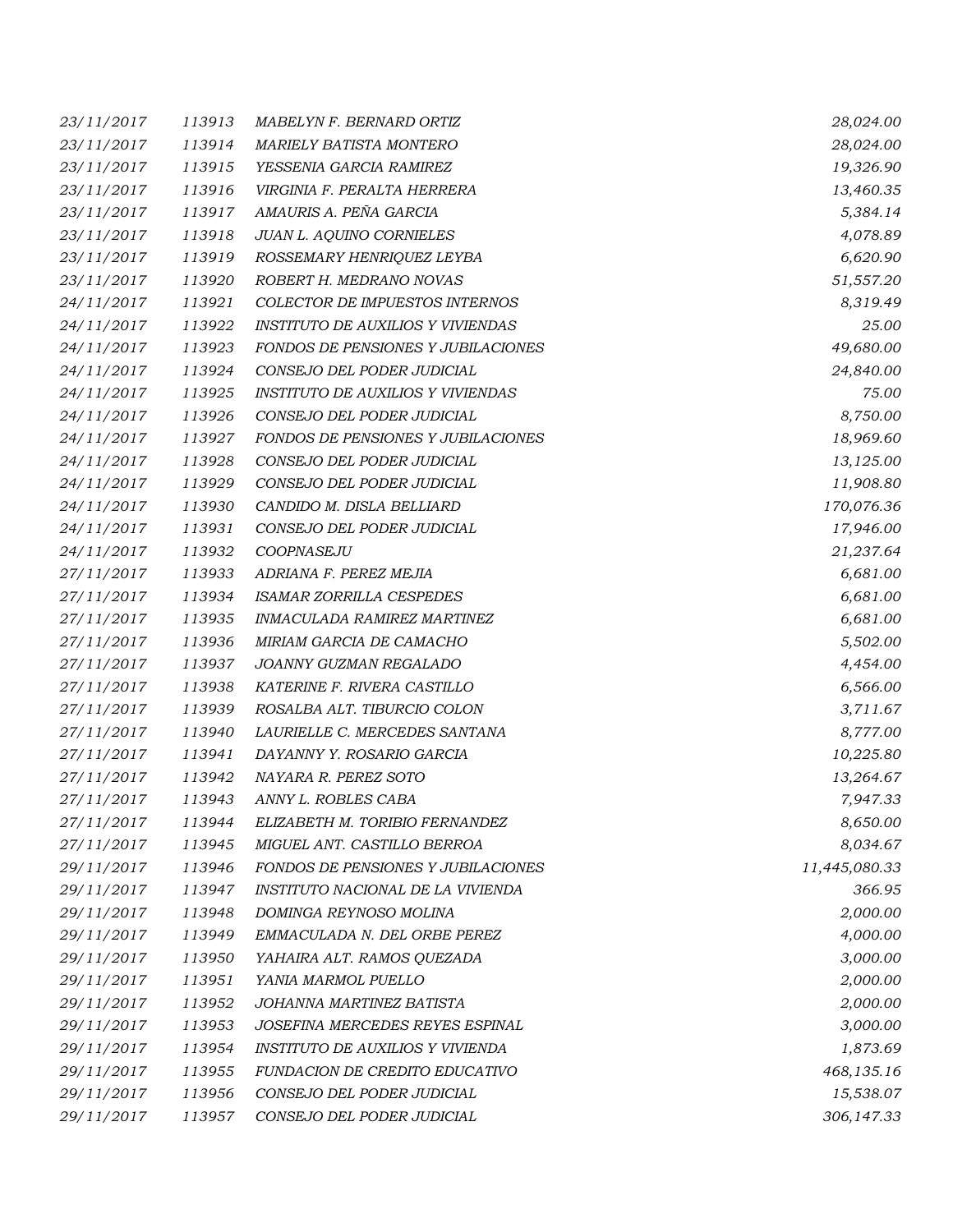| 29/11/2017 | 113958 | CONSEJO DEL PODER JUDICIAL               | 56,711.51  |
|------------|--------|------------------------------------------|------------|
| 29/11/2017 | 113959 | CONSEJO DEL PODER JUDICIAL               | 5,000.00   |
| 29/11/2017 | 113960 | CONSEJO DEL PODER JUDICIAL               | 24,393.60  |
| 29/11/2017 | 113961 | CONSEJO DEL PODER JUDICIAL               | 3,000.00   |
| 29/11/2017 | 113962 | CARLOS ML. MENDEZ L.                     | 7,050.00   |
| 29/11/2017 | 113963 | CONSEJO DEL PODER JUDICIAL               | 6,933.34   |
| 29/11/2017 | 113964 | AURA MARIA YBELICE MERCEDES              | 2,000.00   |
| 29/11/2017 | 113965 | LISSET MARIBEL HERNANDEZ PENA            | 6,000.00   |
| 29/11/2017 | 113966 | NURYS LANDA VALDEZ SANCHEZ               | 2,500.00   |
| 29/11/2017 | 113967 | CONSEJO DEL PODER JUDICIAL               | 1,735.42   |
| 29/11/2017 | 113968 | CONSEJO DEL PODER JUDICIAL               | 1,840.00   |
| 29/11/2017 | 113969 | CONSEJO DEL PODER JUDICIAL               | 96,449.85  |
| 29/11/2017 | 113970 | DULCE MARIA AQUINO GONZALEZ              | 3,600.00   |
| 29/11/2017 | 113971 | NAZARET ALMONTE SUAREZ                   | 7,500.00   |
| 29/11/2017 | 113972 | <i>INSTITUTO DE AUXILIOS Y VIVIENDAS</i> | 161,800.00 |
| 29/11/2017 | 113973 | FAVIANA L. MATOS MATOS                   | 2,000.00   |
| 29/11/2017 | 113974 | <b>WENDY VALERIO DE PARKER</b>           | 1,800.00   |
| 29/11/2017 | 113975 | LAURIDISY SANCHEZ ORTIZ                  | 10,000.00  |
| 29/11/2017 | 113976 | NOHEMI E. FELIZ URBAEZ                   | 6,500.00   |
| 29/11/2017 | 113977 | ANGELITA ROSARIO MONTES DE OCA           | 4,000.00   |
| 29/11/2017 | 113978 | JULIA N. PIANTINI                        | 5,000.00   |
| 30/11/2017 | 113979 | MIGUEL E. MEDRANO CANARIO                | 11,595.65  |
| 30/11/2017 | 113980 | RAMON A. MENDEZ RAMIREZ                  | 29,183.25  |
| 30/11/2017 | 113981 | MELVIN HERNANDEZ MENDEZ                  | 98,927.65  |
| 30/11/2017 | 113982 | ESTHEL C. MARMOLEJOS DE LA ROSA          | 21,452.00  |
| 30/11/2017 | 113983 | ANTHONY S. TORRES COMAS                  | 12,858.80  |
| 30/11/2017 | 113984 | ROBIN ALB. BODDEN MATIAS                 | 9,658.88   |
| 30/11/2017 | 113985 | PATRICIA GARCIA DIAZ                     | 17,209.11  |
| 30/11/2017 | 113986 | <b>GAMALIEL CHARLES JULES</b>            | 13,894.86  |
| 30/11/2017 | 113987 | SAMUEL RAMIREZ ORTIZ                     | 22,644.23  |
| 30/11/2017 | 113988 | KARLA M. THEN MEDINA                     | 23,197.13  |
| 30/11/2017 | 113989 | WILLIANA M. MELO OVALLE                  | 34,600.00  |
| 30/11/2017 | 113990 | JORGE J. ROQUE DE LOS SANTOS             | 34,600.00  |
| 30/11/2017 | 113991 | CARMEN J. MORILLO MENDOZA                | 34,600.00  |
| 30/11/2017 | 113992 | JAZMIN I. CORONADO VARELA                | 34,600.00  |
| 30/11/2017 | 113993 | KATHERINE P. HENRIQUEZ PEREZ             | 34,600.00  |
| 30/11/2017 | 113994 | FLAVIA M. BRITO LOPEZ                    | 34,600.00  |
| 30/11/2017 | 113995 | MARIA DE L. GÓMEZ VÁSQUEZ                | 34,600.00  |
| 30/11/2017 | 113996 | NICOLE I. VILLALONA SORIANO              | 34,600.00  |
| 30/11/2017 | 113997 | GERSON N. RODRIGUEZ ROSARIO              | 34,600.00  |
| 30/11/2017 | 113998 | CESAR L. SOSA LIRANZO                    | 34,600.00  |
| 30/11/2017 | 113999 | FELIX NOVA HICIANO                       | 34,600.00  |
| 30/11/2017 | 114000 | DORISELIS M. CRUCETA HERNANDEZ           | 10,950.07  |
| 30/11/2017 | 114001 | YARUBI JAVIER CORNIELLE                  | 9,658.88   |
| 30/11/2017 | 114002 | GUSTAVO A. SANCHEZ CAMPUSANO             | 23,216.31  |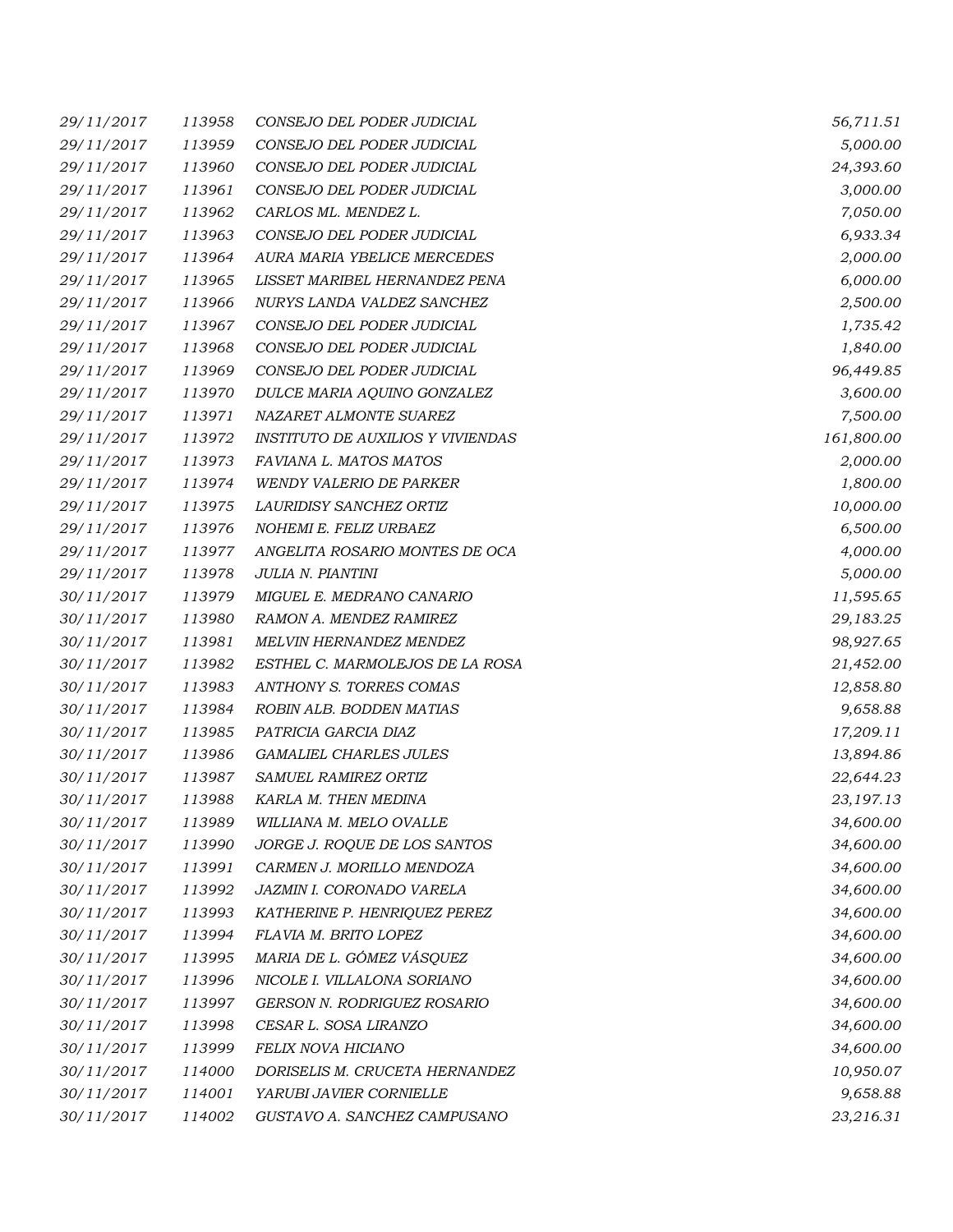| 30/11/2017 | 114003 | PRIAMO ANT. PEÑA RAMIREZ                 | 6,430.92  |
|------------|--------|------------------------------------------|-----------|
| 30/11/2017 | 114004 | NELSON B. LUNA ALMONTE                   | 9,409.59  |
| 30/11/2017 | 114005 | ERINELSON ALMONTE DIAZ                   | 14,112.00 |
| 30/11/2017 | 114006 | ANA M. PERALTA DE HIRALDO                | 12,936.00 |
| 30/11/2017 | 114007 | SAMUEL SOSA GONZALEZ                     | 14,672.00 |
| 30/11/2017 | 114008 | YENIFER R. MARTINEZ VARGAS               | 17,220.00 |
| 30/11/2017 | 114009 | EMELI D. NUÑEZ CRUZ                      | 12,052.00 |
| 30/11/2017 | 114010 | CARMEN M. LA PAZ RAMOS                   | 12,052.00 |
| 30/11/2017 | 114011 | LUIS J. GARCIA GERMOSO                   | 10,249.18 |
| 30/11/2017 | 114012 | ANEUDY F. MENA CASTILLO                  | 12,576.00 |
| 30/11/2017 | 114013 | LISA M. REYES MARTINEZ                   | 15,196.00 |
| 30/11/2017 | 114014 | ELIN E. CARVAJAL CRUZ                    | 14,532.00 |
| 30/11/2017 | 114015 | JANERY ECHAVARRIA SILVEN                 | 15,720.00 |
| 30/11/2017 | 114016 | ISAIRA VANDERHORST HERNANDEZ             | 12,576.00 |
| 30/11/2017 | 114017 | SANDY R. MONTILLA CARVAJAL               | 15,507.56 |
| 30/11/2017 | 114018 | DANIEL A. MENDEZ MEDINA                  | 8,795.96  |
| 30/11/2017 | 114019 | ELAYNE N. CARRASCO DEVERS                | 15,466.01 |
| 30/11/2017 | 114020 | JOSMAIRY E. ABREU MARTE                  | 12,953.95 |
| 30/11/2017 | 114021 | YUDELKY Y. RAMIREZ                       | 7,597.82  |
| 30/11/2017 | 114022 | NICOLLE A. MEDRANO BORREL                | 11,375.13 |
| 30/11/2017 | 114023 | MICHAEL RIJO ALVAREZ                     | 11,808.00 |
| 30/11/2017 | 114024 | SCARLET K. PIMENTEL SANTANA              | 15,720.00 |
| 30/11/2017 | 114025 | FRANCHESCA MORENO DIAZ                   | 14,672.00 |
| 30/11/2017 | 114026 | CATERIN PEREZ VASQUEZ                    | 12,056.00 |
| 30/11/2017 | 114027 | VIANNA E. SANDOVAL GOMEZ                 | 15,469.21 |
| 30/11/2017 | 114028 | YINET MARTINEZ PEÑA                      | 7,928.91  |
| 30/11/2017 | 114029 | CLARA O. CORDERO ORTIZ                   | 15,737.67 |
| 30/11/2017 | 114030 | JEFRY A. BENITEZ GONZALEZ                | 16,608.00 |
| 30/11/2017 | 114031 | CELESTE TEJADA CLASE                     | 12,576.00 |
| 30/11/2017 | 114032 | MR. PABLO ROSA MARTINEZ                  | 7,933.33  |
| 30/11/2017 | 114033 | CAP. ROBINSON HIDALGO VALERIO            | 11,400.00 |
| 30/11/2017 | 114034 | RASO. YOELIN BERIGUETE                   | 2,133.33  |
| 30/11/2017 | 114035 | <b>INSTITUTO DE AUXILIOS Y VIVIENDAS</b> | 650.00    |
| 30/11/2017 | 114036 | FONDOS DE PENSIONES Y JUBILACIONES       | 19,841.20 |
| 30/11/2017 | 114037 | CONSEJO DEL PODER JUDICIAL               | 9,920.61  |
| 30/11/2017 | 114038 | MR. PABLO ROSA MARTINEZ                  | 7,933.33  |
| 30/11/2017 | 114039 | CAP. ROBINSON HIDALGO VALERIO            | 11,400.00 |
| 30/11/2017 | 114040 | RASO. YOELIN BERIGUETE                   | 2,133.33  |
| 30/11/2017 | 114041 | RASO. LEURE J. FELIZ MORETA              | 4,533.33  |
| 30/11/2017 | 114042 | 1ER. TTE. LEONIDAS FELIZ PEREZ           | 7,000.00  |
| 30/11/2017 | 114043 | SGTO. ANA A. REYES TEJADA                | 2,666.67  |
| 30/11/2017 | 114044 | 2DO. TTE. JUANITA FIGUEREO DIAZ          | 2,266.67  |
| 30/11/2017 | 114045 | CONSEJO DEL PODER JUDICIAL               | 10,870.00 |
| 30/11/2017 | 114046 | CONSEJO DEL PODER JUDICIAL               | 3,063.00  |
| 30/11/2017 | 114047 | INSTITUTO DE AUXILIOS Y VIVIENDAS        | 175.00    |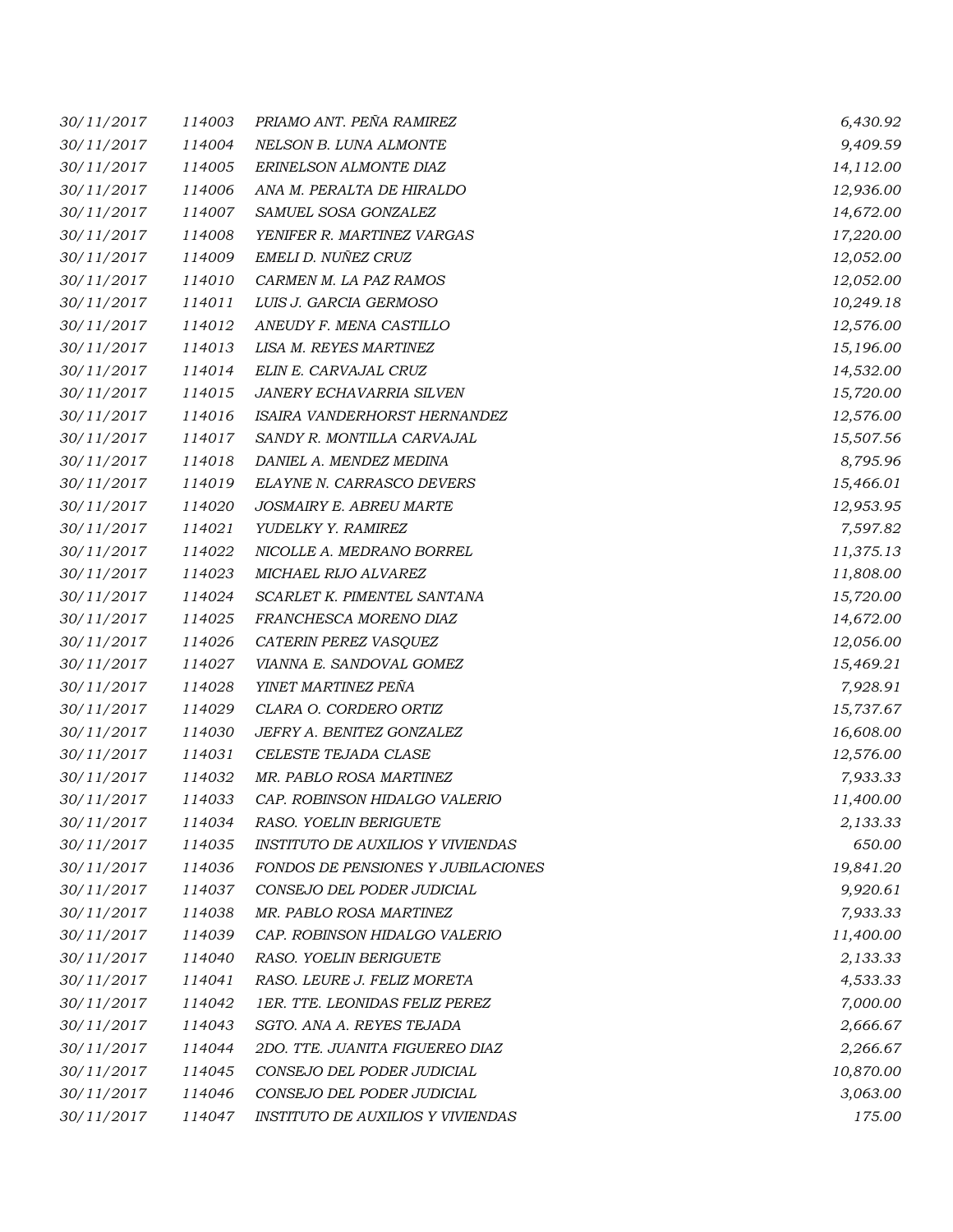| 30/11/2017 | 114048 | <b>FONDOS DE PENSIONES Y JUBILACIONES</b> | 95,868.49  |
|------------|--------|-------------------------------------------|------------|
| 30/11/2017 | 114049 | COOPNASEJU                                | 71,722.00  |
| 30/11/2017 | 114050 | COOPNASEJU                                | 114,292.85 |
| 30/11/2017 | 114051 | CONSEJO DEL PODER JUDICIAL                | 875.00     |
| 30/11/2017 | 114052 | CONSEJO DEL PODER JUDICIAL                | 79,301.12  |
| 30/11/2017 | 114053 | MARIANO GERMAN MEJIA                      | 328,667.14 |
| 30/11/2017 | 114054 | ROBERT C. PLACENCIA ALVAREZ               | 303,939.07 |
| 30/11/2017 | 114055 | JOYNER R. ORTIZ CASTELLANOS               | 9,103.74   |
| 30/11/2017 | 114056 | ADELA A. MONTILLA RAMIREZ                 | 6,104.23   |
| 30/11/2017 | 114057 | DIOMARIS MORENO VALDEZ                    | 3,968.71   |
| 30/11/2017 | 114058 | ALFREDO DE LOS SANTOS DE LA CRUZ          | 7,937.42   |
| 30/11/2017 | 114059 | CANDIDA OLIVO                             | 118,287.84 |
| 30/11/2017 | 114060 | MERY C. MATTA HILARIO                     | 57,104.49  |
| 30/11/2017 | 114061 | NELSON B. DE LA ROSA PAULINO              | 77,498.96  |
| 30/11/2017 | 114062 | BADIA A. WEHBE GUZMAN                     | 57,104.49  |
| 30/11/2017 | 114063 | FRANCIA Y. CLASE CLASE                    | 44,867.82  |
| 30/11/2017 | 114064 | EDUARDO R. ESPINAL RODRIGUEZ              | 1,109.87   |
| 30/11/2017 | 114065 | RONALDY DIAZ RODRIGUEZ                    | 1,109.87   |
| 30/11/2017 | 114066 | ILCANIA Y. CABRERA CABRERA                | 7,735.55   |
| 30/11/2017 | 114067 | JUAN ANT. REYES UREÑA                     | 57,104.49  |
| 30/11/2017 | 114068 | ROSA MA. PAREDES CALCAÑO                  | 28,552.23  |
| 30/11/2017 | 114069 | ELIZABETH MARTE LIRIO                     | 48,600.00  |
| 30/11/2017 | 114070 | LIDIA A. PUIG FRANCISCO                   | 4,078.89   |
| 30/11/2017 | 114071 | BERTA G. DE LOS M. GOMEZ GIL              | 57,104.50  |
| 30/11/2017 | 114072 | ANA R. DE LEON GUZMAN                     | 48,600.00  |
| 30/11/2017 | 114073 | LORENZO A. VARGAS CRUZ                    | 77,760.00  |
| 30/11/2017 | 114074 | CESAR E. CABRAL ORTIZ                     | 7,318.89   |
| 30/11/2017 | 114075 | MODESTO R. CAMACHO SANTANA                | 85,656.72  |
| 30/11/2017 | 114076 | MILTON C. MONTES POLANCO                  | 20,394.45  |
| 30/11/2017 | 114077 | ROSA M. ALMONTE FRANCISCO                 | 48,600.00  |
| 30/11/2017 | 114078 | BERNARDINA PEÑA JIMENEZ                   | 100,440.00 |
| 30/11/2017 | 114079 | HILARIA ALT. PERALTA JIMENEZ              | 197,640.00 |
| 30/11/2017 | 114080 | JOSEFINA COMPRES SANTANA                  | 25,920.00  |
| 30/11/2017 | 114081 | CAROLYN D. BONILLA ESPINO                 | 4,922.61   |
| 30/11/2017 | 114082 | ADALGISA M. TEJADA DE AZA                 | 48,600.00  |
| 30/11/2017 | 114083 | CARMEN LOPEZ MEREJO                       | 4,078.89   |
| 30/11/2017 | 114084 | GRISELDA R. SALAZAR TAVERAS               | 32,631.12  |
| 30/11/2017 | 114085 | JOSE F. THEN REINOSO                      | 150,918.93 |
| 30/11/2017 | 114086 | BRENDA M. VARGAS MARTE                    | 6,770.96   |
| 30/11/2017 | 114087 | ROSMERY MATA DUARTE                       | 4,078.89   |
| 30/11/2017 | 114088 | CLARA E. GARCIA SANTOS                    | 24,473.35  |
| 30/11/2017 | 114089 | NATALI VASQUEZ BALDERA DE TAVERAS         | 8,157.78   |
| 30/11/2017 | 114090 | YIRALDY ALT. HERNANDEZ GONZALEZ           | 5,384.14   |
| 30/11/2017 | 114091 | CARMEN M. ALONZO MARTE                    | 48,600.00  |
| 30/11/2017 | 114092 | MAYRA J. DE LA CRUZ LORA                  | 87,301.26  |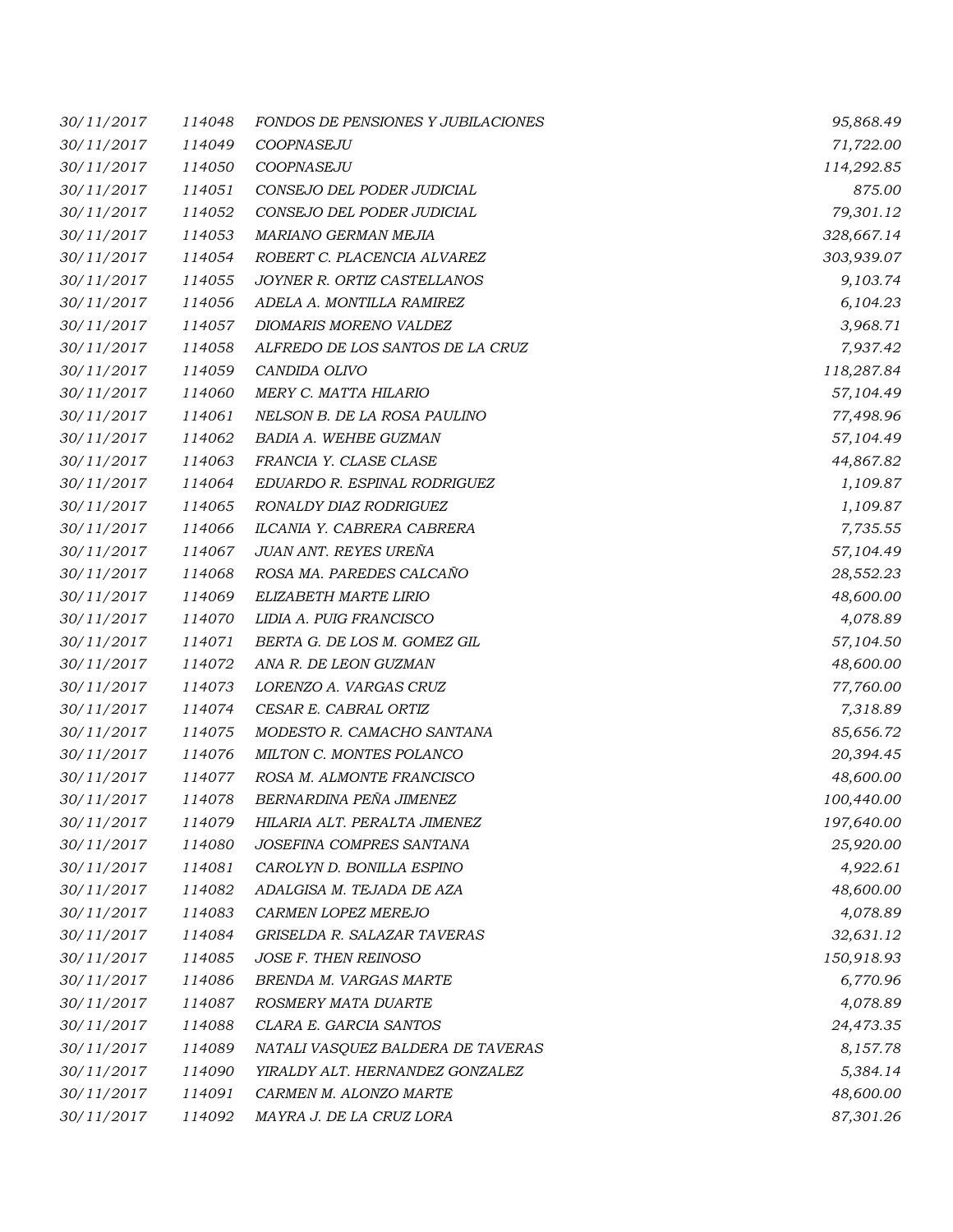| 30/11/2017 | 114093 | AMARILIS GRULLON REYNOSO          | 35,323.19  |
|------------|--------|-----------------------------------|------------|
| 30/11/2017 | 114094 | FRANCISCO ALB. ANTIGUA PORTUHONDO | 48,600.00  |
| 30/11/2017 | 114095 | MANUEL GUEVARA FERRERAS           | 93,814.52  |
| 30/11/2017 | 114096 | LELIS Y. GUEVARA MEDINA           | 44,867.81  |
| 30/11/2017 | 114097 | RUTH M. GONZALEZ DE LOS SANTOS    | 118,287.84 |
| 30/11/2017 | 114098 | LIBIS M. MEREJO PEREZ             | 48,946.72  |
| 30/11/2017 | 114099 | ALFREDO GONZALEZ SANCHEZ          | 11,397.78  |
| 30/11/2017 | 114100 | EUDOCIO FERRERAS MEDINA           | 57,104.46  |
| 30/11/2017 | 114101 | WILSON J. SIERRA FERRERAS         | 62,488.60  |
| 30/11/2017 | 114102 | LUISA I. MATOS SAMBOY             | 53,025.61  |
| 30/11/2017 | 114103 | EDIS Y. RODRIGUEZ MUÑOZ           | 69,341.17  |
| 30/11/2017 | 114104 | DENNIS M. PEREZ GUZMAN            | 36,710.01  |
| 30/11/2017 | 114105 | MIGUEL A. PEREZ MENDEZ            | 53,025.57  |
| 30/11/2017 | 114106 | SERVIO ANT. MONTILLA MONTILLA     | 17,539.24  |
| 30/11/2017 | 114107 | JOSELYN A. MATEO SALCIE           | 32,631.12  |
| 30/11/2017 | 114108 | DOMINGA T. MORILLO MONTERO        | 4,078.89   |
| 30/11/2017 | 114109 | DIOGENES OGANDO OGANDO            | 4,078.89   |
| 30/11/2017 | 114110 | JAVIERCA ANT. GOMEZ               | 48,600.00  |
| 30/11/2017 | 114111 | JACKELINE DE JS. TORIBIO FORTUNA  | 305,427.45 |
| 30/11/2017 | 114112 | BRUNILDA FORTUNA RUBEN            | 81,577.80  |
| 30/11/2017 | 114113 | ANA A. HENRIQUEZ GUZMAN           | 51,638.75  |
| 30/11/2017 | 114114 | RAMON ALB. ROMANO CONTRERAS       | 36,710.01  |
| 30/11/2017 | 114115 | WANDA Y. VARGAS PERALTA           | 30,953.34  |
| 30/11/2017 | 114116 | JOSE N. ESTEVEZ RODRIGUEZ         | 3,240.00   |
| 30/11/2017 | 114117 | EVELYN G. GARCIA VALDEZ           | 7,735.55   |
| 30/11/2017 | 114118 | STEFANY P. GARCIA JEREZ           | 21,800.18  |
| 30/11/2017 | 114119 | FRANCY R. DE LA ROSA ROMERO       | 4,078.89   |
| 30/11/2017 | 114120 | JOSE M. DE LA ROSA                | 4,078.89   |
| 30/11/2017 | 114121 | JUAN E. BRITO BENITEZ             | 16,315.56  |
| 30/11/2017 | 114122 | ZOILA A. RAMIREZ CASTILLO         | 16,315.56  |
| 30/11/2017 | 114123 | MANUELICA MEDINA BELTRE           | 8,157.78   |
| 30/11/2017 | 114124 | YEANNY M. CASTILLO VIDAL          | 16,174.32  |
| 30/11/2017 | 114125 | JOSE BDO. MERCEDES PEÑA           | 10,849.85  |
| 30/11/2017 | 114126 | MAXIMILIANO PEGUERO DE AZA        | 81,577.82  |
| 30/11/2017 | 114127 | ANDRES DIAZ DEL ROSARIO           | 56,778.18  |
| 30/11/2017 | 114128 | DOMINGO ANT. GUERRERO CALDERON    | 21,699.70  |
| 30/11/2017 | 114129 | JOSE A. REYES MEJIA               | 24,473.35  |
| 30/11/2017 | 114130 | EUGENIA A. MEDINA RODRIGUEZ       | 6,893.58   |
| 30/11/2017 | 114131 | MABELYN F. BERNARD ORTIZ          | 7,730.76   |
| 30/11/2017 | 114132 | MARIELY BATISTA MONTERO           | 10,629.80  |
| 30/11/2017 | 114133 | LOREIDY A. MEDINA LOPEZ           | 12,562.49  |
| 30/11/2017 | 114134 | LEDY M. NOLASCO MENDEZ            | 18,360.56  |
| 30/11/2017 | 114135 | PEDRO P. GARCIA VASQUEZ           | 20,394.46  |
| 30/11/2017 | 114136 | AMAURIS A. PEÑA GARCIA            | 40,788.92  |
| 30/11/2017 | 114137 | VIRGINIA F. PERALTA HERRERA       | 53,025.57  |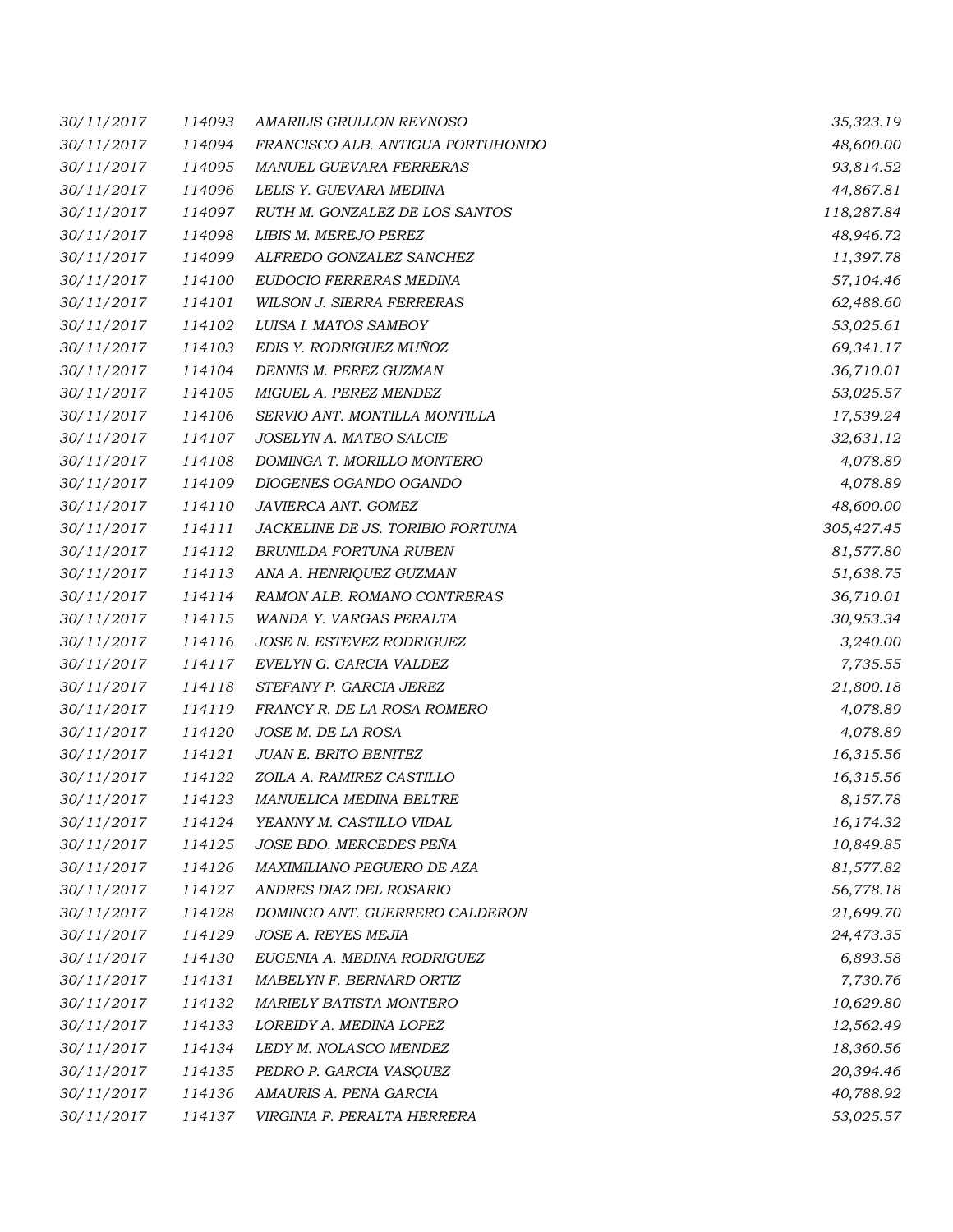|            |        | TOTAL RD\$                                                 | 76,519,330.94 |
|------------|--------|------------------------------------------------------------|---------------|
| 30/11/2017 | 114154 | COLECTOR DE IMPUESTOS INTERNOS                             | 16,542,279.79 |
| 30/11/2017 | 114153 | COLECTOR DE IMPUESTOS INTERNOS                             | 10,000,000.00 |
| 30/11/2017 | 114152 | COLECTOR DE IMPUESTOS INTERNOS                             | 0.00          |
| 30/11/2017 | 114151 | COLECTOR DE IMPUESTOS INTERNOS                             | 705,400.46    |
| 30/11/2017 | 114150 | CONSEJO DEL PODER JUDICIAL                                 | 71.93         |
| 30/11/2017 | 114149 | <b>COOPNASEJU</b>                                          | 184.00        |
| 30/11/2017 | 114148 | CONSEJO DEL PODER JUDICIAL                                 | 0.00          |
| 30/11/2017 | 114147 | APORTES DEL 7.02% DEL TOTAL DE LAS NOMINAS CORRESPONDIEN'. | 20,248,294.51 |
| 30/11/2017 | 114146 | PAGO RETENCION BONO VACACIONAL CORRESPONDIENTE AL MES D.   | 2,187,902.60  |
| 30/11/2017 | 114145 | <b>RASO YOELIN BERIGUETE</b>                               | 2,133.33      |
| 30/11/2017 | 114144 | ABRAHAM GARCIA                                             | 16,315.56     |
| 30/11/2017 | 114143 | ROSA E. ALMONTE R. DE VENTURA                              | 8,157.78      |
| 30/11/2017 | 114142 | MARIA E. ESTEVEZ MEJIA                                     | 97,200.00     |
| 30/11/2017 | 114141 | <b>HECTOR F. MARTINEZ</b>                                  | 16,315.56     |
| 30/11/2017 | 114140 | ROBERT H. MEDRANO NOVAS                                    | 28,552.25     |
| 30/11/2017 | 114139 | <b>JUAN L. AOUINO CORNIELES</b>                            | 12,236.67     |
| 30/11/2017 | 114138 | OFELIA ALCANTARA GARCIA                                    | 16,315.56     |

### *ANEXO 05*

### *RELACION DE TRANSFERENCIAS DEBITOS MES DE NOVIEMBRE 2017*

| <b>FECHA</b> | NUM. | <b>DESCRIPCION</b>                                     | <b>VALOR RD\$</b> |
|--------------|------|--------------------------------------------------------|-------------------|
| 20/11/2017   | 812  | TRANSF. DE FONDOSS PAGO SERVICIOS MILITARES NOV/2017.  | 7,566,715.31      |
| 20/11/2017   | 813  | TRANSF. DE FONDOSS PAGO SUELDOS NOVIEMBRE 2017.        | 198,545,331.17    |
| 21/11/2017   | 814  | TRANSF. DE FONDOS REEMB. NOMINAS EX JUECES SCJ PENS.   | 2,209,060.17      |
| 21/11/2017   | 815  | TRANSF. DE FONDOS PAGO SUELDO EMPL./LEVANT SUSPENSION  | 536,592.15        |
| 22/11/2017   | 816  | TRANSF. DE FONDO PAGO SUELDO JUEZ/LEVANT SUSPENSION.   | 978,339.26        |
| 22/11/2017   | 817  | TRANSF. DE FONDOS PAGO PROP. SUELDOS ASP. JUEZ DE PAZ. | 74,875.35         |
| 20/11/2017   | 818  | TRANSF. DE FONDOS PAGO SUELDOS NOVIEMBRE 2017.         | 2,917,285.01      |
| 20/11/2017   | 819  | TRANSF. DE FONDOS PAGO SUELDOS NOVIEMBRE 2017.         | 462,656.71        |
| 28/11/2017   | 820  | TRANSF. DE FONDOS PAGO RETENC NOMINAS ELECTRONICAS.    | 57,262,464.69     |
| 29/11/2017   | 821  | TRANSF. DE FONDOS PAGO RETENCIONES SEG. MEDICO         | 8,724,559.74      |
| 30/11/2017   | 822  | TRANSF. DE FONDOS PAGO DE BONO VAC. DIC/2017           | 17,937,798.69     |
|              |      | TOTAL RD\$                                             | 297,215,678.25    |

*ANEXO 06*

# *RELACION NOTAS DE DEBITOS MES DE NOVIEMBRE 2017*